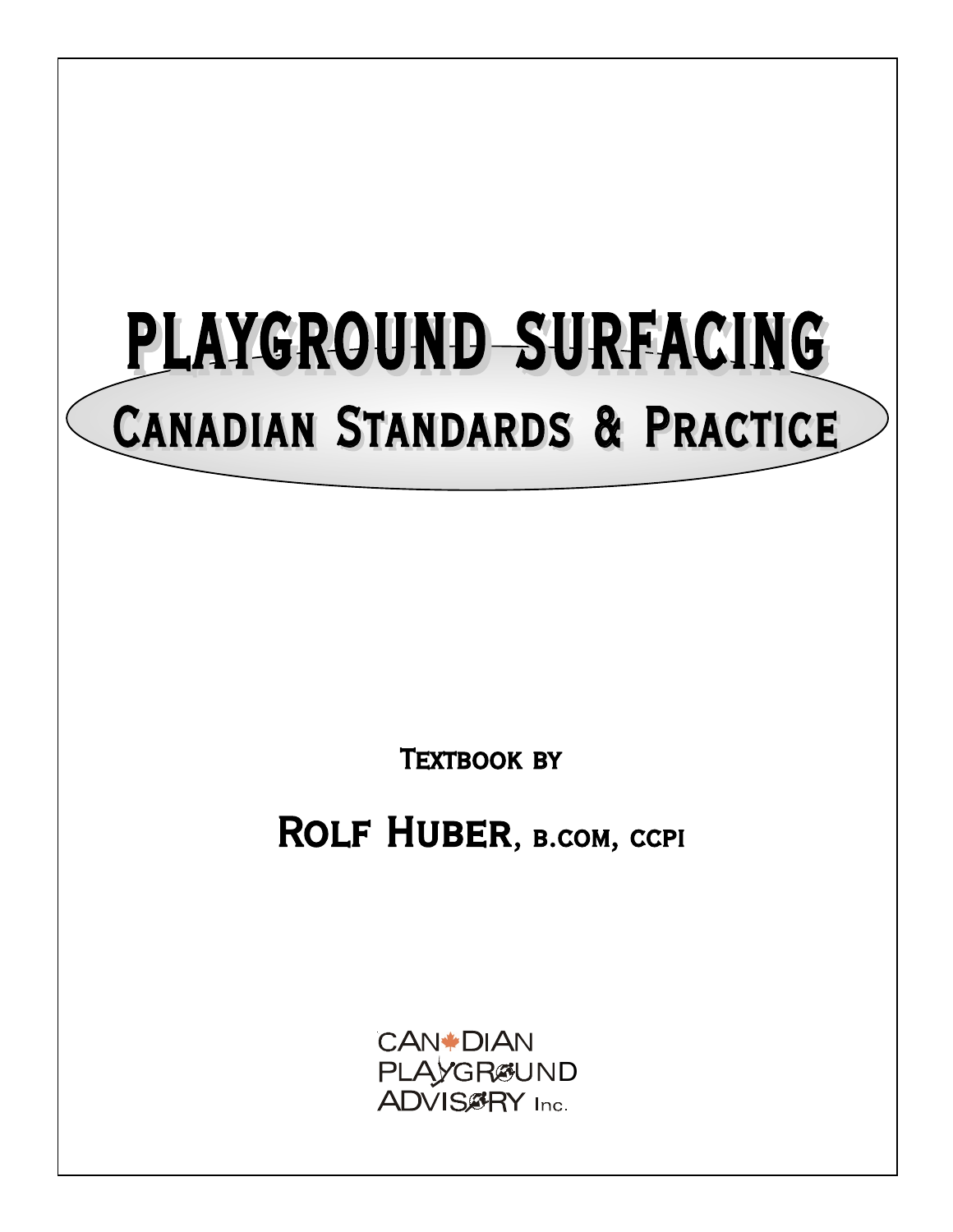## Table of Contents

| $INTRODUCTION$ 1                                                                         |
|------------------------------------------------------------------------------------------|
| INJURY SEVERITY 2                                                                        |
| PLAY SURFACE REQUIREMENT 3<br>No-Encroachment Zone 4<br>Standards - A Short Discussion 4 |
| PLAYGROUND SURFACES - TYPES 5                                                            |
| Advantages and Disadvantages of                                                          |
| playground surfacing systems 5                                                           |
| Organic Loose Fill Material 6                                                            |
| Wood Chips and Bark Mulch 6                                                              |
| Engineered Wood Fibre 7                                                                  |
| Inorganic Loose Fill Material 8                                                          |
| Sand 8                                                                                   |
| Gravel 9                                                                                 |
| Shredded Tires 10                                                                        |
| Inorganic Unitary Materials 11                                                           |
|                                                                                          |
| Poured-in-Place 13                                                                       |
| Combination Inorganic                                                                    |
| Loose Rubber Fill 14                                                                     |
| In-The-Can Inorganic Surfaces 15                                                         |
| <b>Considerations regarding</b>                                                          |
| Advantages and Disadvantages 16                                                          |

## Performance Requirements for

| PROTECTIVE SURFACING 16           |
|-----------------------------------|
| The Test Methods 17               |
| Types of Tests and Performance 17 |
| Recording Velocity at Impact 18   |
| Laboratory Testing 18             |
|                                   |
| Results of the Field Tests 20     |
|                                   |

| . 21<br>PLAYGROUND LAYOUT                                                                                       |
|-----------------------------------------------------------------------------------------------------------------|
| THE THREE HEIGHTS<br>OF PLAYGROUNDS 23                                                                          |
| ACCESSIBILITY 24                                                                                                |
| Ground Level Play Components 25                                                                                 |
| Play Components 25                                                                                              |
| Elevated Play Components 25                                                                                     |
| ASTM F1487, Section 10                                                                                          |
| Accessibility 25                                                                                                |
| <b>ASTM F1951 - Standard Specification</b><br>for Determination of Accessibility of<br>Surface SystemsUnder and |
| Around Playground Equipment. 26                                                                                 |
| BEST PRACTICE, DUE DILIGENCE,<br>AND SUPERVISION 27                                                             |
| <b>APPLICATION AND ENFORCEMENT</b><br>OF STANDARDS<br>. 28                                                      |
| . 30<br><b>REFERENCES</b>                                                                                       |

ABOUT THE AUTHOR . . . . . . . . . . . 31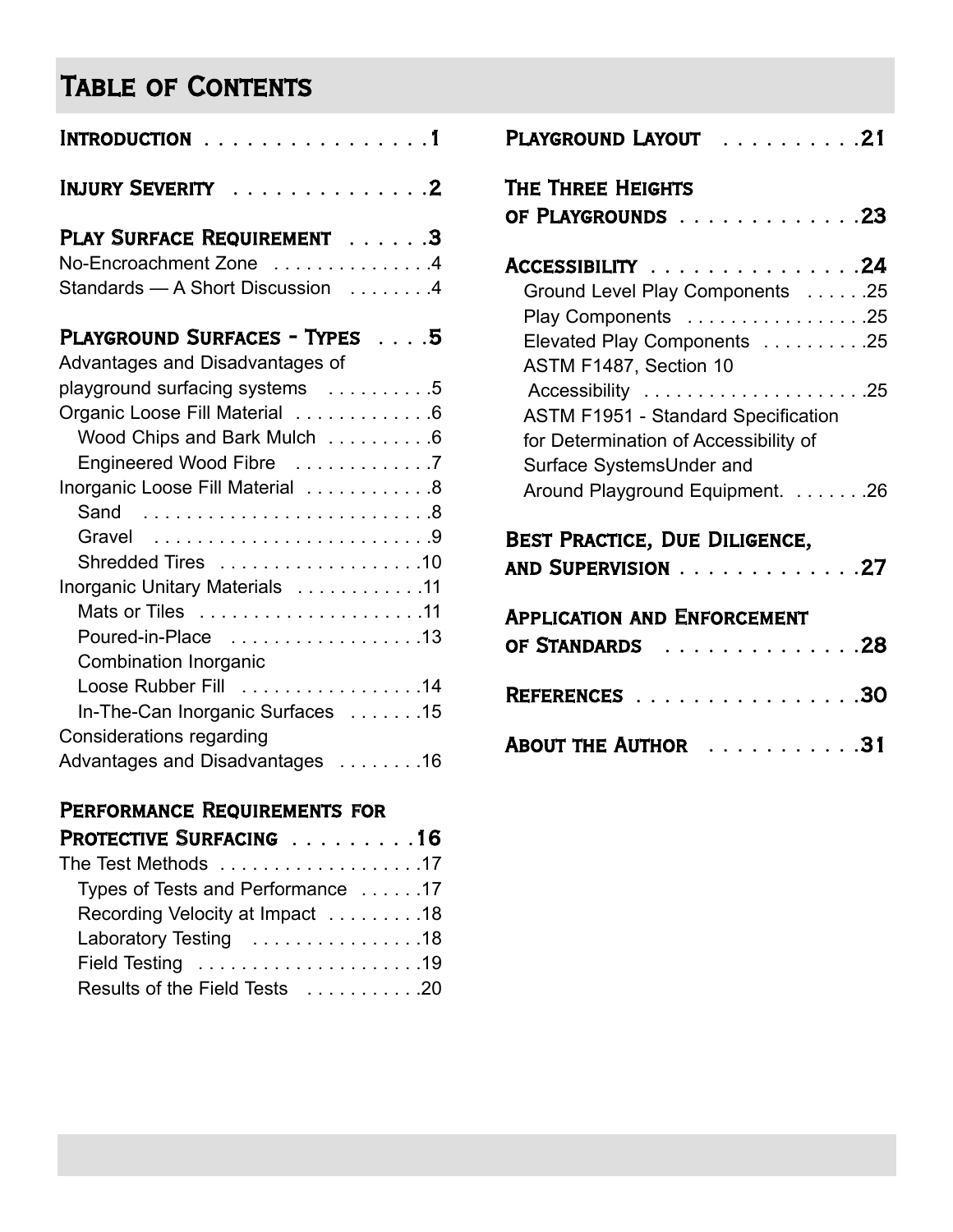## **INTRODUCTION**

This course is intended to provide the<br>participant with an overview of the cur-<br>rent standards affecting playground<br>surfacing as well as relevant government participant with an overview of the current standards affecting playground guidelines, regulations, and rules. Playground safety is related to the health and safety of the child using the playground. However, because playground safety also affects the exercise of professional judgement, due diligence, and liability, the course will discuss best practices as well.

In her introductory letter to the Handbook for Public Playground Safety, Ann Brown, Chairman of the U.S. Consumer Product Safety Commission (CPSC), wrote:

"Unfortunately, more than 200,000 children are treated in U.S. hospital emergency rooms each year for injuries associated with playground equipment. Most injuries occur when children fall from the equipment onto the ground."

In Canada, these accident statistics are collected by the Canadian Hospital Injury Reporting and Prevention Program (CHIRPP). In 1996, playground injuries resulted in 4,000 emergency room visits to 16 reporting hospital across Canada. As the U.S. National Recreation and Parks Association (NRPA) states in their promotion of the ASTM F1487-98 Standard Consumer Safety Performance Specification for Playground Equipment for Public Use:

"About three fourths of these injuries result from falls, primarily to the surface on which the equipment was located."

World-wide, statistics indicate that 55% to 75% of all playground injuries result from falls to the surface.

Protecting children from life-threatening and debilitating playground injury has been the subject of standards, articles, and handbooks throughout the world. In some cases, such as the CPSC Handbook for Public Playground Safety and the Canadian CSA Z614-98 Children's Playspaces and Equipment, the surface performance and the specifications for play equipment are in the same document. In the United States, however, there are standards for each topic — the ASTM F1487 (play equipment) and the ASTM F1292 (surface performance). In addition there are guidelines for accessible playgrounds and the associated standards ASTM F1951 and ASTM F1487. The ASTM F2000 standard covers playground fences.

In this course, we are concerned with the CSA Z614-98. Reference will be made to ASTM F1487 from time to time, as there has been significant harmonization between the two. The CSA Z614 takes precedence as the national standard for playspaces in Canada. ASTM F1487 is referenced for information and an explanation of practices not mentioned in the CSA Z614, such as accessibility.

It is incumbent upon all persons involved with design, specification, acquisition, installation, inspection, and maintenance to be familiar with these standards as a minimum. This is part of their due diligence obligation where there is the potential for harm to oneself or others. Due diligence is the exercise of professional judgement. CSA Z614 Standard defines professional judgement as:

"The ability of an individual with current knowledge, skill or experience, or both in the field of playgrounds/playground equipment design, use or operations, which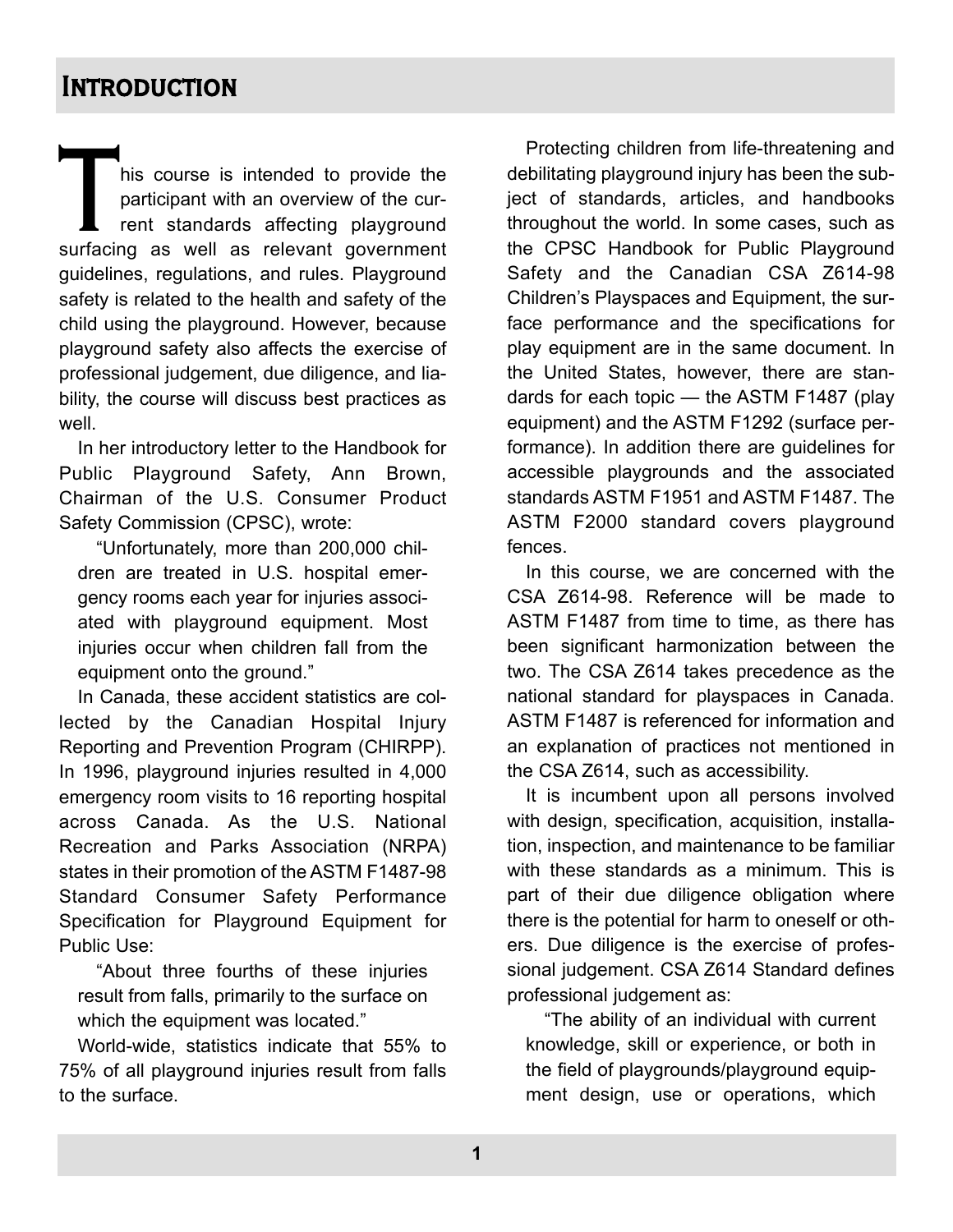enable the person to form an opinion or make a decision, or both, concerning a matter within that field of expertise."

The lack of due diligence may be construed as negligence — a legal term that is most associated with liability. You should contact a legal professional or risk manager to determine the specific exposure that would relate to your specific circumstances. For purposes of this discussion it is enough to introduce you to the most commonly held definition. In 1856, Baron Alderson stated that negligence is:

"the omission to do something which a reasonable man, guided upon those considerations that ordinarily regulate the conduct of human affairs, would do, or something which a prudent or reasonable man would not do."

## Injury Severity

The CPSC Handbook for Public<br>Playground Safety, in its discussion of<br>the Determining Shock Absorbency of a<br>Surfacing Material, states: Playground Safety, in its discussion of the Determining Shock Absorbency of a Surfacing Material, states:

"No data are available to predict precisely the threshold tolerance of the human head to an impact injury. However, biomedical researchers have established two methods that may be used to determine when such an injury may be life threatening.

One method holds that if the peak deceleration of the head during impact does not exceed 200 times the acceleration due to gravity (200 G's), a life threatening head injury is not likely to occur. The second method holds that both the deceleration of the head during impact and the time duration over which the head decelerates to a halt are significant in assessing head impact injury. This latter method uses a mathematical formula to derive a value known as Head Injury Criteria (HIC). Head impact injuries are not believed to be life threatening if the HIC does not exceed a value of 1,000."

Once the professional becomes knowledgeable about playground surfacing and the type and severity of possible injury, the next step is prevention through implementing the standards and the recommendations of the CPSC Handbook. The standards set minimums for performance for playground surfaces related to the allowable impact force to the head. Those are:

#### **Gmax <200 and HIC < 1000**.

An impact force above these levels could result in a life-threatening head injury.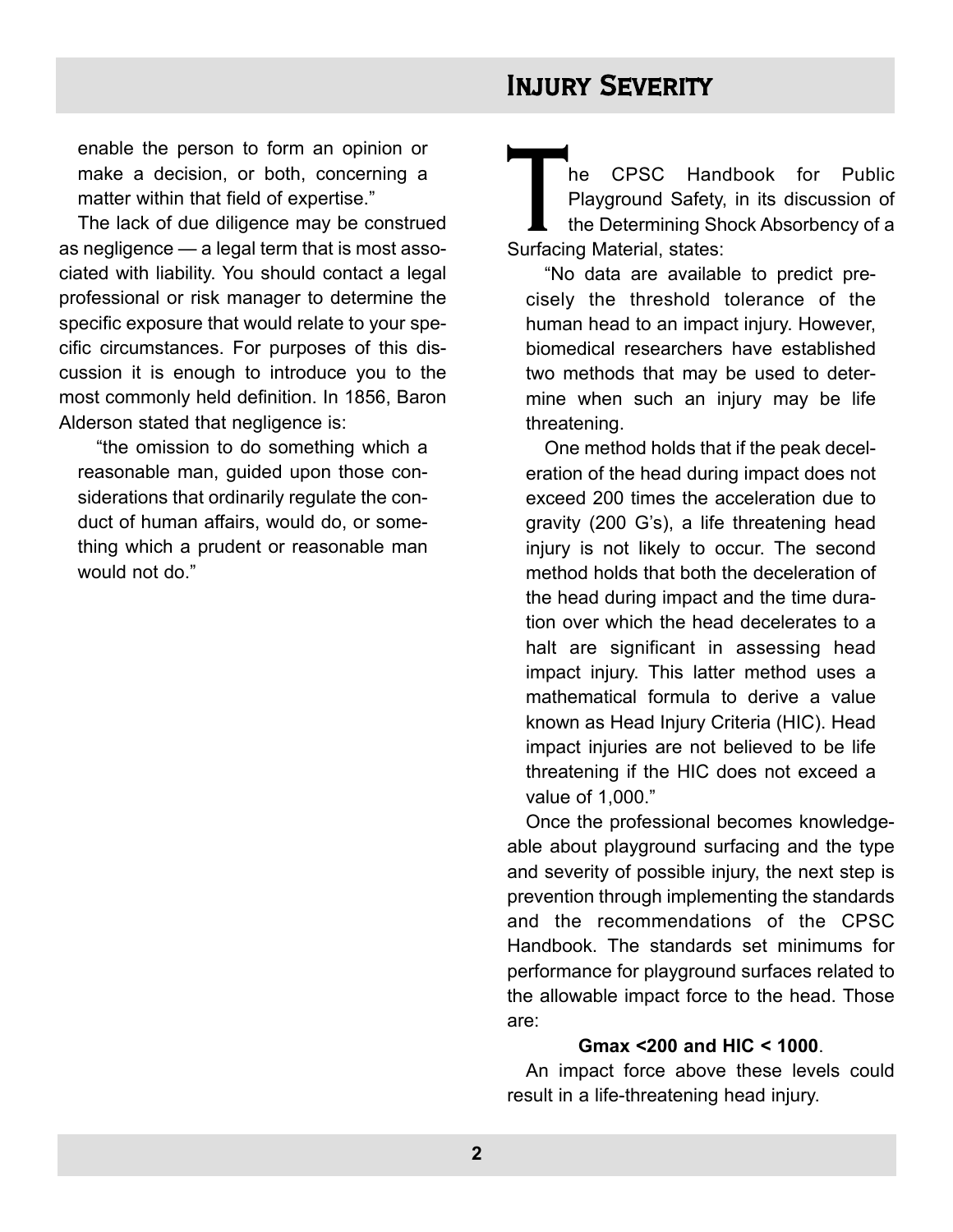## PLAY SURFACE REQUIREMENT

CSA Z164-98 defines the "protective surfacing" as "surfacing material(s) to be used within the protective surfacing zone of an playground equipment. These materials are chosen so as to yield a gmax of 200 g or less and a HIC of 1000 or less when tested according to the requirements of ASTM Standard F1292."

Remember, the CPSC recommendation and the threshold levels for pass/fail in the standards are the levels that can produce a lifethreatening head injury. Remember to review "Best Practices" at a later point.

N nowing the maximum allowable<br>
impact forces, you must now decide<br>
which test method to use for deter-<br>
mining the impact-absorbing properties of the impact forces, you must now decide which test method to use for detersurface. Section 4.1 of the CPSC Handbook for Public Playground Safety states:

"The most widely used test method for evaluating the shock absorbing properties of a playground surfacing material is to drop an instrumented metal headform onto a sample of the materials and record the acceleration/time pulse during the impact. Test methods are described in ASTM Standard Specification for Impact Attenuation of Surface Systems Under and Around Playground Equipment, ASTM F1292."

The CSA Z614-98 provides a section on playspace layout in section 14.

Section 14.1.1 on Protective Surfacing Zone states:

There shall be a protective surfacing zone for each play structure, which shall consist of obstacle-free surfacing that conforms to the requirements of Clause 10 appropriate for the fall height of the equipment.

The ASTM F1487, Standard Consumer Safety Performance Specification for Playground Equipment for Public Use, makes specific and repeated reference to the surface test procedure as follows:

Section 9.1.1

There shall be a use zone for each play structure, which shall consist of obstaclefree surfacing that conforms to Specification F1292 appropriate for the fall height of the equipment.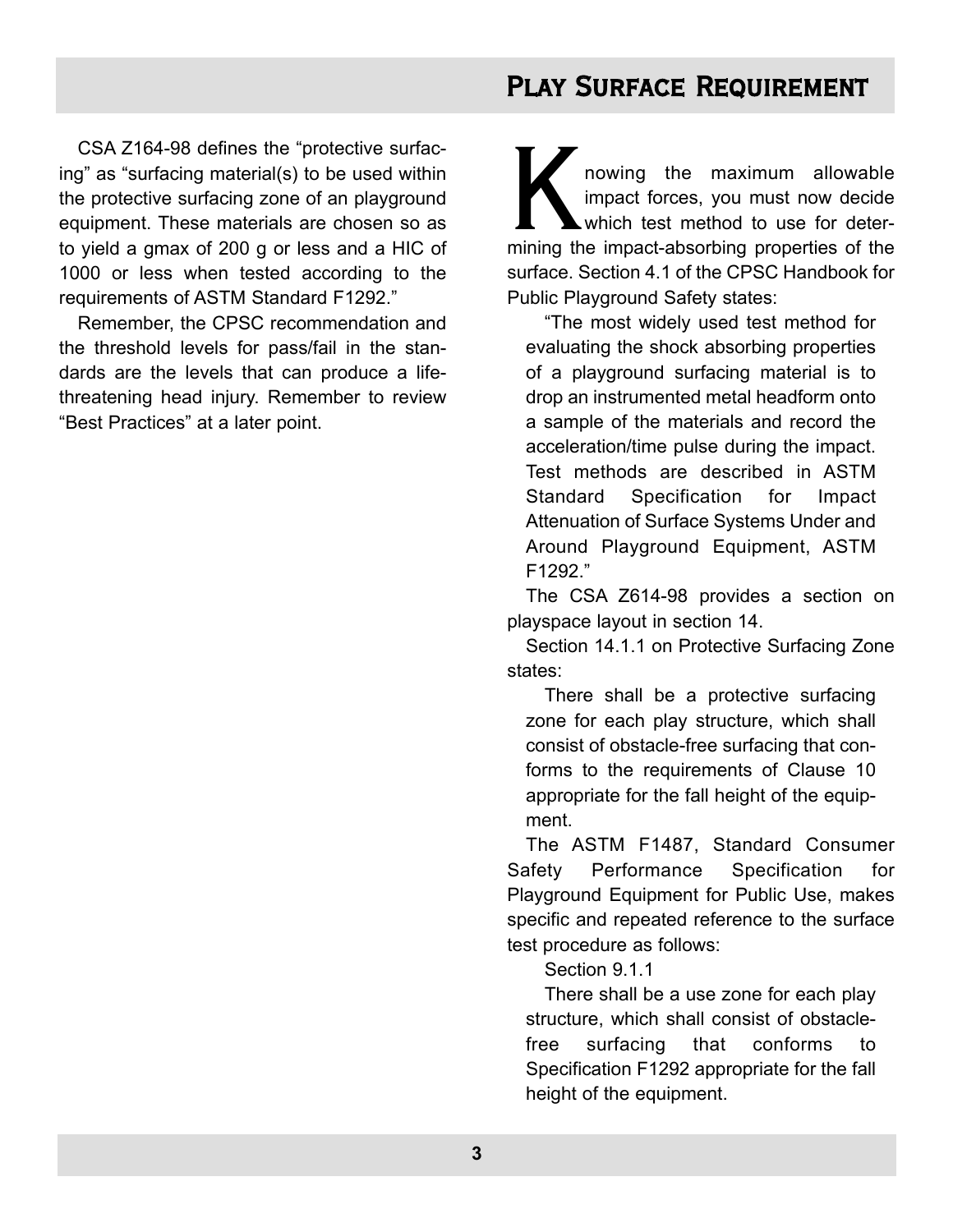Section 11.2 for Owner/Operator's Responsibilities states:

The owner/operator shall install protective surfacing within the use zone of each play structure in accordance with Specification F1292 appropriate for the fall height of each structure.

Section 13 for maintenance states:

13.2 Protective Surfacing

13.2.1 The owner/operator shall maintain the protective surfacing within the use zone of each play structure in accordance with Specification F1292 appropriate for the fall height of each structure.

13.2.2 The owner/operator shall maintain the protective surfacing within the use zone of each play structure free from extraneous materials that could cause injury, infection or disease.

13.3 The owner/operator shall establish and maintain detailed installation, inspection, maintenance, and repair records for each public-use playground equipment area.

The CSA Z614-98, Section 10.5.1 on Maintenance of Protective Surfacing states:

The owner/operator shall maintain the protective surfacing within the protective surfacing zone of each piece of play equipment in accordance with Clause 10, appropriate for the fall height of each piece of equipment, as per Clause 15.

One important consideration in this section is that surfacing is dynamic. It must first be installed to meet the minimum performance of the ASTM F1292 and be maintained at or better than the same minimum performance. The requirement to keep detailed records implies that, should there be an injury of any type,

these records can be required in any litigation. Should they not exist, be inadequate or lack specifics or indicate uncorrected failures, the owner/operator will suffer the consequences.

The reader should be starting to notice that there is significant liability on the owner/operator's shoulders. You will also notice that the word "shall" continues to appear. In the language of a standard, this is mandatory and therefore a requirement.

#### No-Encroachment Zone

The CSA Z614 makes a specific effort with the inclusion of a no-encroachment zone to provide for circulation around play structures that are specifically designed to provide movement of the user. This provides for an unobstructed space where a pedestrian user of the playspace would have the opportunity to avoid an impact with a moving user of a particular piece of equipment such as a swing or slide. The no-encroachment zone shall extend a minimum of 1800mm (72 inches) out from the protective surfacing zone. The surface type of the no-encroachment zone does not have to conform to Clause 10 of the CSA Z614-98. In addition where there are two pieces of equipment that require a no-encroachment zone, they can share this space.

#### Standards — A Short Discussion

Before proceeding, it is appropriate to look at the way standards affect due diligence and the exercise of professional judgement. Standards set minimum performance and use language that is suggestive (recommended or should) or a requirement (shall). It is the role of the user of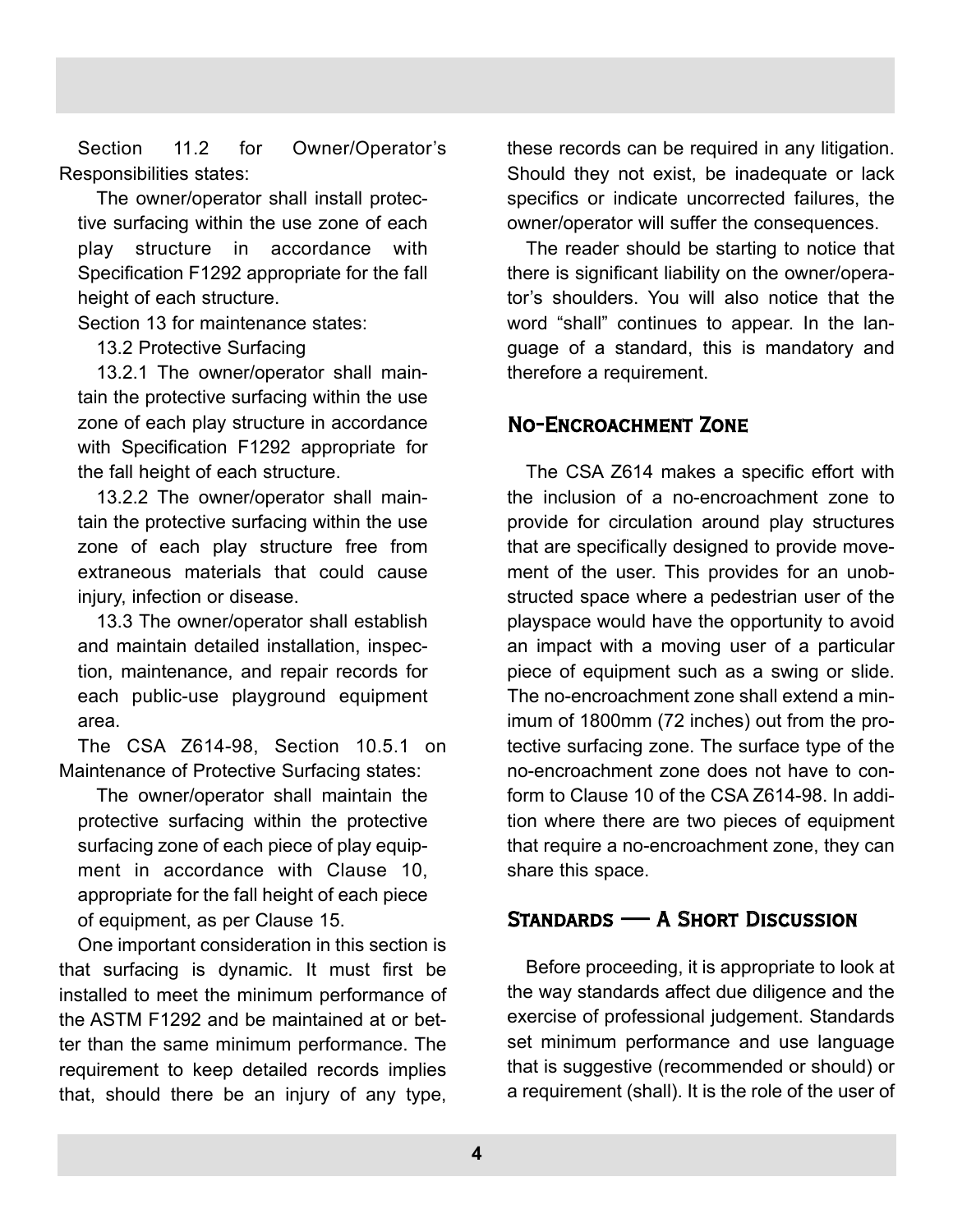the document to provide a level of care that is at least that of the standard. However, the user of the standard must clearly assess the minimums in the standards to determine whether they will meet the specific need of a particular circumstance. This is known as "Best Practice." We will return to this subject later in our discussions.

There are a number of materials that<br>
have been used as protective surfacing<br>
materials. Although the manufacturer,<br>
supplier or installer will argue that their surfachave been used as protective surfacing materials. Although the manufacturer, ing system is the best that money can buy, there is no best. Each product has advantages and disadvantages. It is the buyer's responsibility to exercise due diligence in:

- understanding the alternatives
- making sure that the advantages meet their needs
- ensuring that the disadvantages can be dealt with either through a combination of other materials, warranties or maintenance.

Playground surfaces are typically of two types: Loose Fill Materials and Unitary Materials.

Loose Fill Materials include traditional surfaces such as sand and pea gravel. Over the past 20 years, woodchips, bark mulch, engineered wood fibres, and shredded tires have been installed in playgrounds. Unitary materials include mats, tile and poured-in-place surfaces. The traditional view is that loose fill materials have a lower initial cost and higher long-term maintenance than unitary materials. This is over-simplified and generally wrong. Each system has distinct advantages and disadvantages.

#### Advantages and Disadvantages of playground surfacing systems

There are a number of surfacing systems that have over many years been utilized as traditional materials or invented for application as a playground surfacing system. Each of these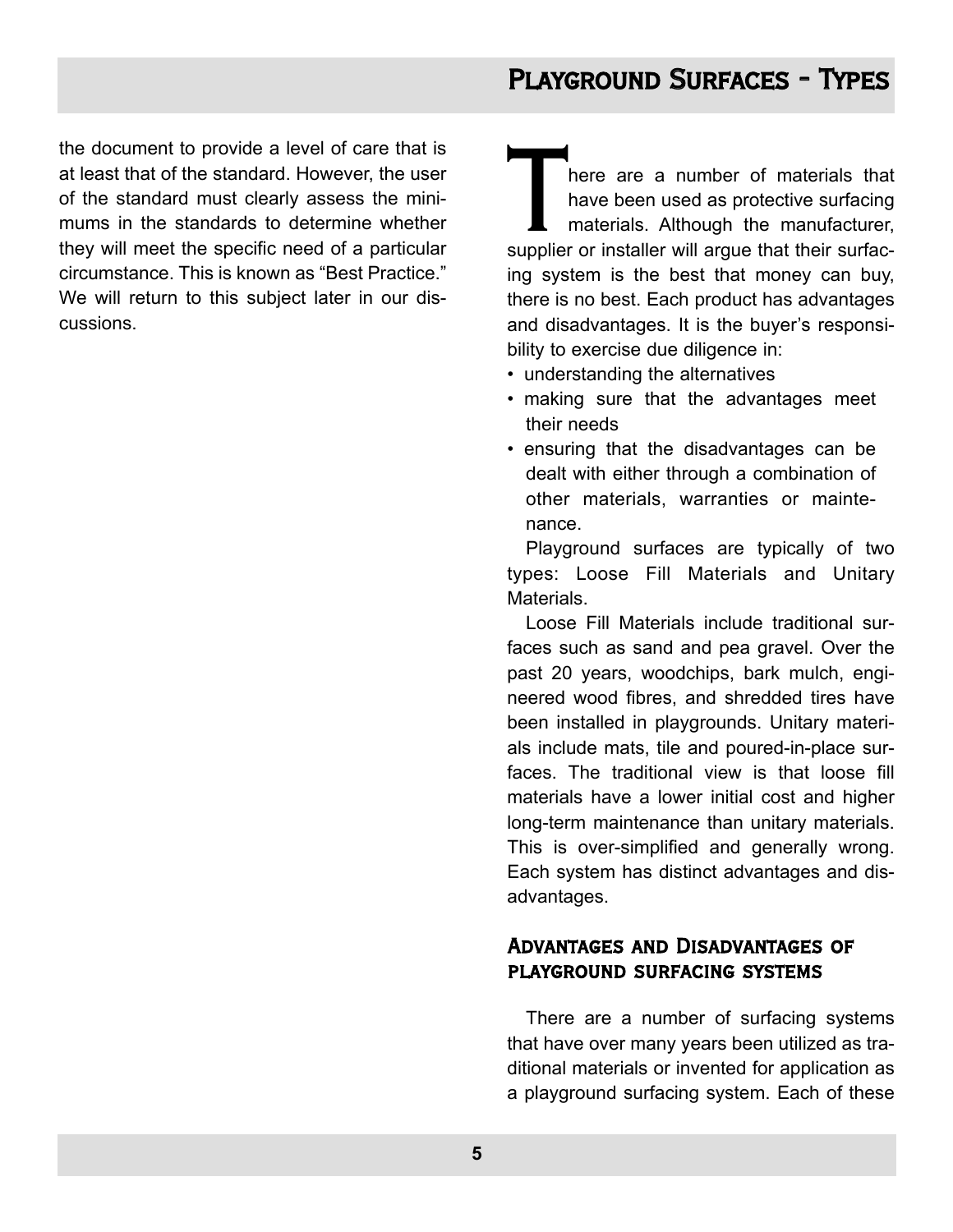systems has advantages and disadvantages related to cost, performance, and maintenance. In some cases, a combination of surfaces would be best suited to a particular circumstance. Generally combinations use a unitary material and a single loose fill material. Caution must be exercised prior to specification or installation of any combination of loose fill material. Approval of the compatibility of one material with the other must be confirmed with the manufacturer/ supplier of each.

Each surface type should be considered in light of the advantages and disadvantages that follow. Confirmation of properties and components or raw materials with the manufacturer/supplier will be of assistance to the specifier.

The following information is inclusive and designed to allow for a thorough discussion of any single type of surface system. Some products overlap in advantages or disadvantages. However, each surface type will have unique qualities.

#### Organic Loose Fill Material

#### Wood Chips and Bark Mulch

Bark mulch generally results from pruning and disposing of trees as part of an urban tree management and landscape maintenance program or the debarking of trees in the forest or mill. It can contain twigs and leaves from the trees and shrubbery processed. Wood chips are generally uniformly crushed shreds or chips that contain no bark or leaves. The wood must be separated prior to chipping or processing to ensure that no woods containing toxic substances or allergens are included in the final product. An ASTM standard for wood

engineered products went into the balloting process in January 2001. This is discussed in the following section.

The impact attenuating properties of the wood chips and bark mulch depend on many factors. It can only be determined through testing the material to the requirements of ASTM F1292. Field-testing the surface once installed and annually, using the ASTM F1292 test method, will ensure that the installed material meets the contract specification and continues to provide protection for the user.

Wood chips and bark mulch must not be installed over existing hard surfaces such as asphalt or concrete. A method of containment — retaining barrier, excavated pit, etc. — is required. A drainage system and geotextile are required between the sub-base and the wood chips or bark mulch. Since wood chips and bark mulch can be a broad spectrum of shapes and sizes, maintenance of each site will be specific to the site. Maintenance will require continuous levelling, raking, grading, sifting, packing, etc. to provide adequate cover and resilience. Inspection of the surface for foreign materials is required on a regular basis. Replenishing of the surface to accommodate decomposition and compression is required. The entire material must be removed and replaced should the bulk of the surface be decomposed. Bacteria and moulds can occur as a result of a combination of decomposition, wet or damp materials, and temperatures ranging from 35°F to 100°F.

Wood chips and bark mulch provide the owner/operator with a number of advantages such as:

- low initial cost
- easy to install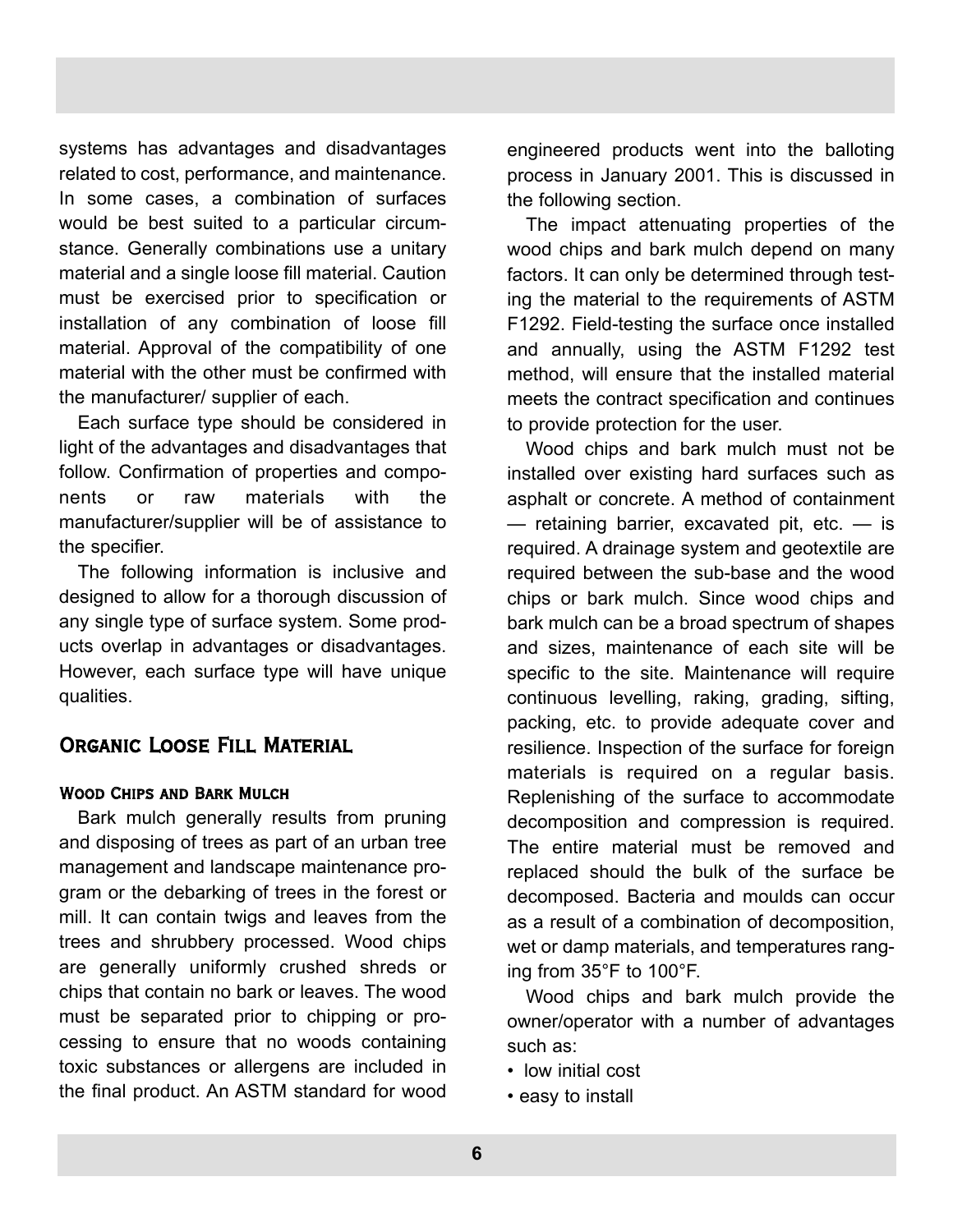- allows for good drainage
- is less abrasive than sand
- readily available
- is less attractive to cats and dogs as compared to sand
- mildly acidic composition of some woods retards the infestation of insects and retards fugal growth
- generally users of the playground will not use the wood chips for other purposes or play with it

Wood chips and bark mulch provide the owner/operator with a number of disadvantages that may reduce the ability of the surface to conform to various performance standards such as:

- rainy weather, high humidity, freezing temperatures
- with normal use over time, combines with dirt and other foreign materials
- over time, decomposes, is pulverized and compacts. The greater the quantity of leaves or moisture, the faster the rate of decomposition
- depth may be reduced by displacement due to children's activity or by material being blown by wind
- can be blown or thrown into children's eyes
- subject to microbial growth when wet
- conceals animal excrement and trash (e.g. broken glass, nails, pencils and other sharp objects that can cause cut or puncture wounds)
- spreads easily outside of the containment area
- can be flammable

#### Engineered Wood Fibre

(new ASTM Standard F2075)

Engineered wood fibre generally results from grinding virgin or new wood that has been debarked and contains no leaves to specific dimensions and performance criteria. The wood must be separated prior to chipping or processing to ensure that no woods containing toxic substances or allergens are included in the final product. The ASTM F2075 also specifies other tests to ensure a uniform product.

The impact attenuating properties of the engineered wood fibre will depend on many factors. It can only be determined through testing the material to the requirements of ASTM F1292. Field-testing the surface once installed and annually, utilizing the test method of ASTM F1292, will ensure that the material installed meets the contract specification and continues to provide protection for the user.

Engineered wood fibre may be installed over existing hard surfaces (e.g. asphalt, concrete) provided:

- it conforms to the ASTM F2075 standard
- it conforms to the ASTM F1951 standard
- the initial and maintained depth provides for a minimum depth of 12 inches after compaction
- that in high traffic areas, such as under swings and at slide exits, an impact attenuating mat that conforms to the requirements of ASTM F1292 is installed
- a drainage system, such as stone aggregate sandwiched within two layers of geotextile cloth, is installed under the entire engineered wood fibre system

A method of containment (e.g. retaining barrier, excavated pit, etc.) is required. A drainage system and geotextile are required between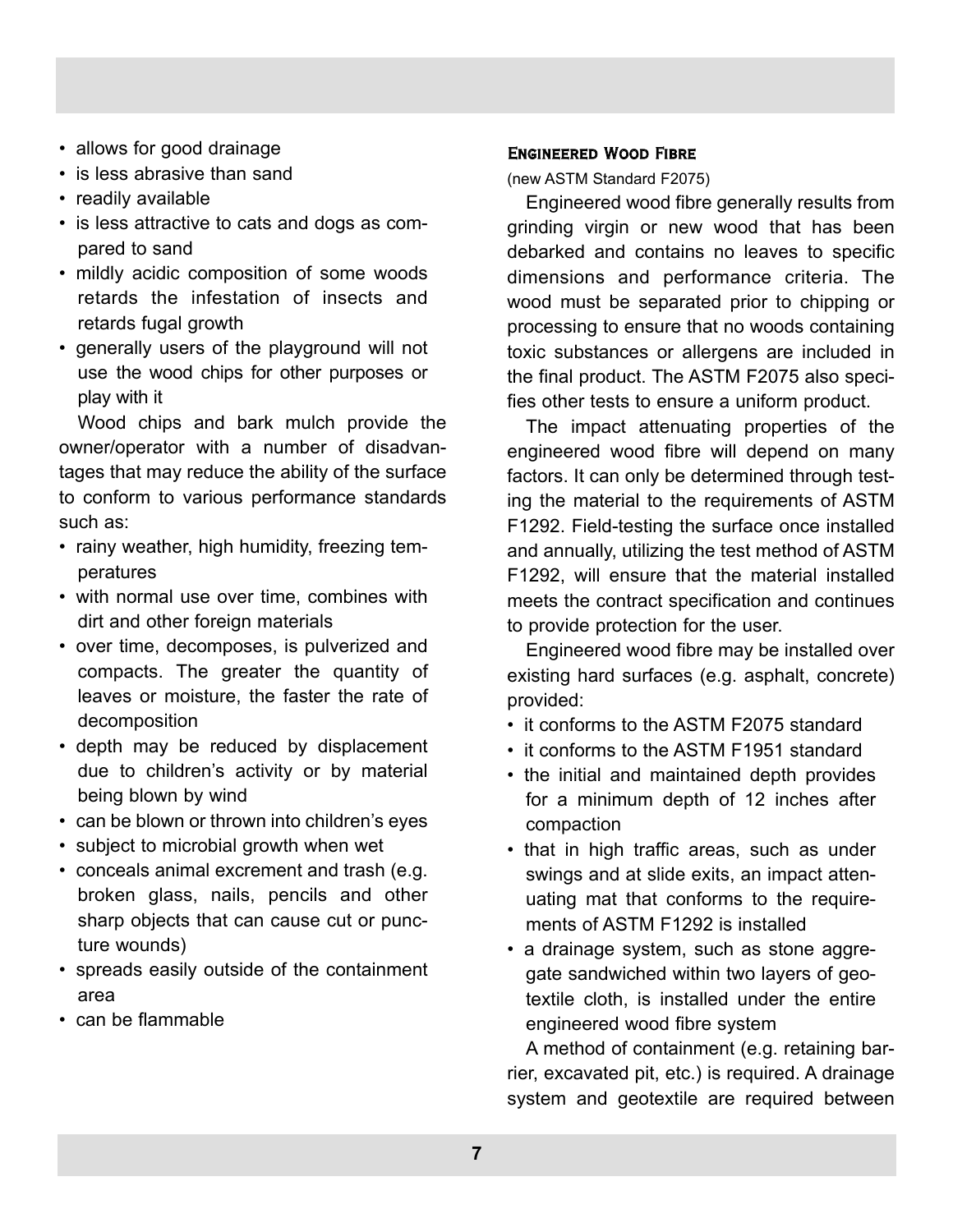the sub-base and the engineered wood fibre. Maintenance will require regular levelling, raking, grading, sifting, packing, etc. to provide adequate cover and resilience. Inspection of the surface for foreign materials is required on a regular basis. Replenishing of the surface to accommodate decomposition and compression is required. The entire material must be removed and replaced when the bulk of the surface be decomposed. Bacteria and moulds can occur as a result of a combination of decomposition, wet or damp materials, and temperatures ranging from 35°F to 100°F.

Engineered wood fibre provides the owner/operator with a number of advantages such as:

- easy to install
- allows for good drainage
- is less abrasive than sand
- readily available
- is less attractive to cats and dogs as compared to sand
- mildly acidic composition of some woods retards the infestation of insects and retards fugal growth
- generally users of the playground will not use the wood chips for other purposes or play with it
- must conform to ASTM F2075 engineered wood fibre standard
- must conform to the ASTM F1951 standard (accessibility)
- must conform to the ASTM F1292 standard
- is free of bark and leaves
- is less likely than other loose fill material to conceal animal excrement and trash (e.g. broken glass, nails, pencils and other sharp object that can cause cut or punc-

ture wounds)

Engineered wood fibre provides the owner/operator with a number of disadvantages that may reduce the ability of the surface to conform to various performance standards such as:

- rainy weather, high humidity, freezing temperatures
- with normal use over time, combines with dirt and other foreign materials
- over time, decomposes, is pulverized and compacts. The greater the level of moisture, the faster the rate of decomposition
- depth may be reduced by displacement due to children's activity or by material being blown by wind
- can be blown or thrown into children's eyes
- subject to microbial growth when wet
- can conceals animal excrement and trash (e.g. broken glass, nails, pencils and other sharp object that can cause cut or puncture wounds
- spreads easily outside of the containment area
- can be flammable

#### Inorganic Loose Fill Material

#### **SAND**

Sand is a naturally occurring material that will vary in texture and composition depending on the source and geographic location from which it is mined. Once mined, the raw sand is processed or manufactured to provide specific grades and classifications through washing, screening, and other actions

The impact attenuating properties of sand will depend on many factors and can only be determined through testing of the material to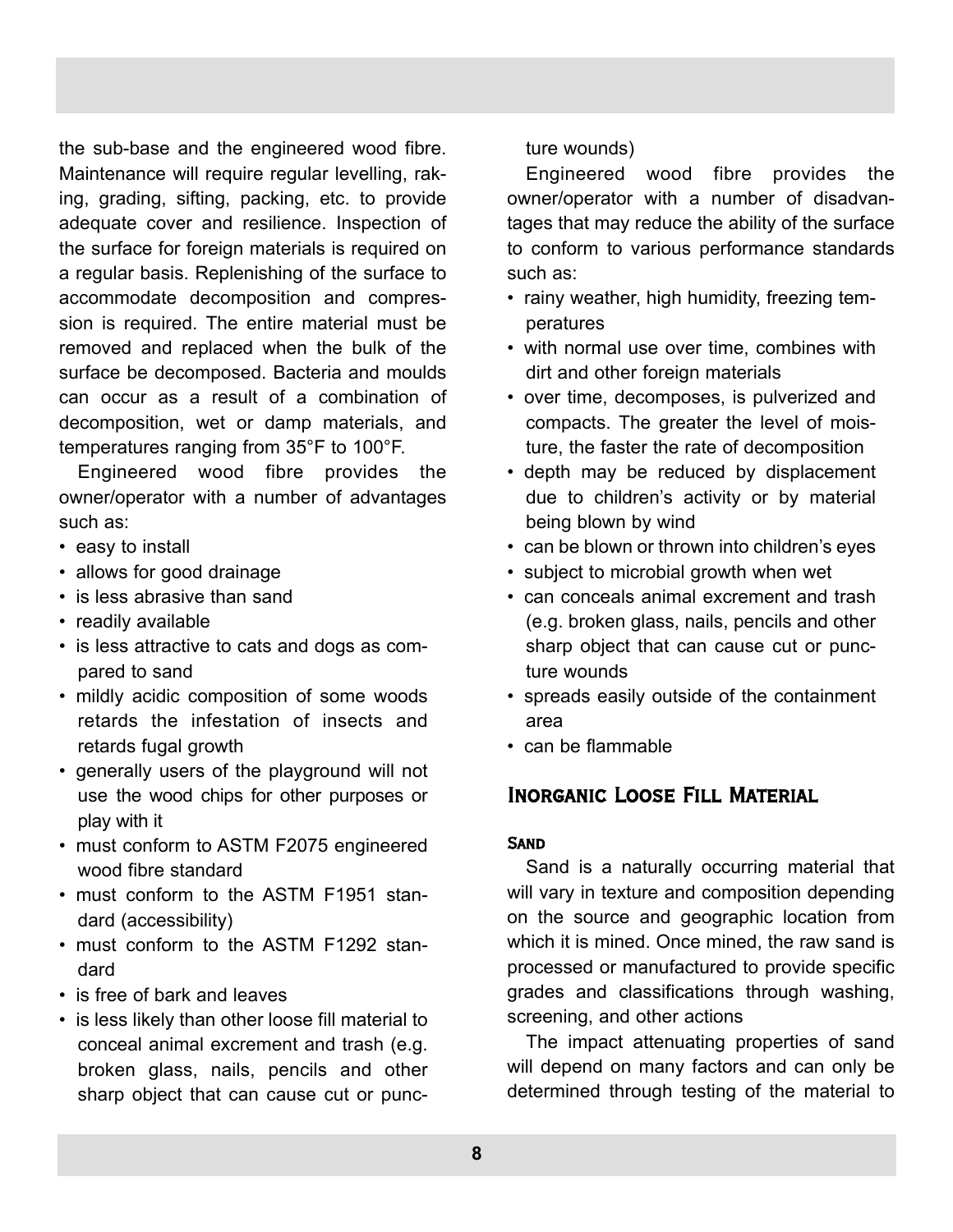the requirements of ASTM F1292. Field-testing the surface once installed and annually, utilizing the test method of ASTM F1292, will ensure that the material installed meets the contract specification and continues to provide protection for the user.

Sand must not be installed over existing hard surfaces (e.g. asphalt, concrete). A method of containment (e.g. retaining barrier, excavated pit, etc.) is required. A drainage system and geotextile are required between the sub-base and the sand. Maintenance will require continuous levelling, raking, grading, sifting, packing, etc. to provide adequate cover and resilience. Inspection of the surface for foreign materials is required on a regular basis. Periodically the compacted sand must be turned over, loosened, and cleaned. Total replacement of the sand will be required when turning and loosening no longer provide the performance required by ASTM F1292.

Sand provides the owner/operator with a number of advantages such as:

- low initial cost
- easy to install
- does not easily support microbial growth
- readily available
- non-flammable
- not susceptible to vandalism except by contamination

Sand provides the owner/operator with a number of disadvantages that may reduce the ability of the surface to conform to various performance standards such as:

- will not meet the requirements for accessibility and the performance required by the ASTM F1951 standard
- finding sand that has passed the ASTM F1292 laboratory testing will be difficult
- rainy weather, high humidity, freezing temperatures
- with normal use over time, combines with dirt and other foreign materials
- depth may be reduced by displacement due to children's activity or by material being blown by wind
- can be blown or thrown into children's eyes
- may be swallowed
- conceals animal excrement and trash (e.g. broken glass, nails, pencils and other sharp object that can cause cut or puncture wounds)
- spreads easily outside of the containment area
- small particles bind together and become less cushioning when wet; when thoroughly wet, sand reacts as a rigid material
- may be tracked onto other surfaces; when installed in conjunction with a unitary surface the fine particles can reduce the shock absorbing properties of porous unitary material. The abrasive characteristic of sand can damage most other surfaces including non-porous unitary materials and surfaces outside the playground.
- adheres to clothing

#### **GRAVEL**

Gravel is a naturally occurring material that will vary in texture and composition depending upon the source and geographic location from which is mined. Once mined, the raw gravel is processed or manufactured to provide specific grades and classifications through the washing, screening and other actions. Crushed or broken gravel is unacceptable, as this material will not allow of the displacement of the particles.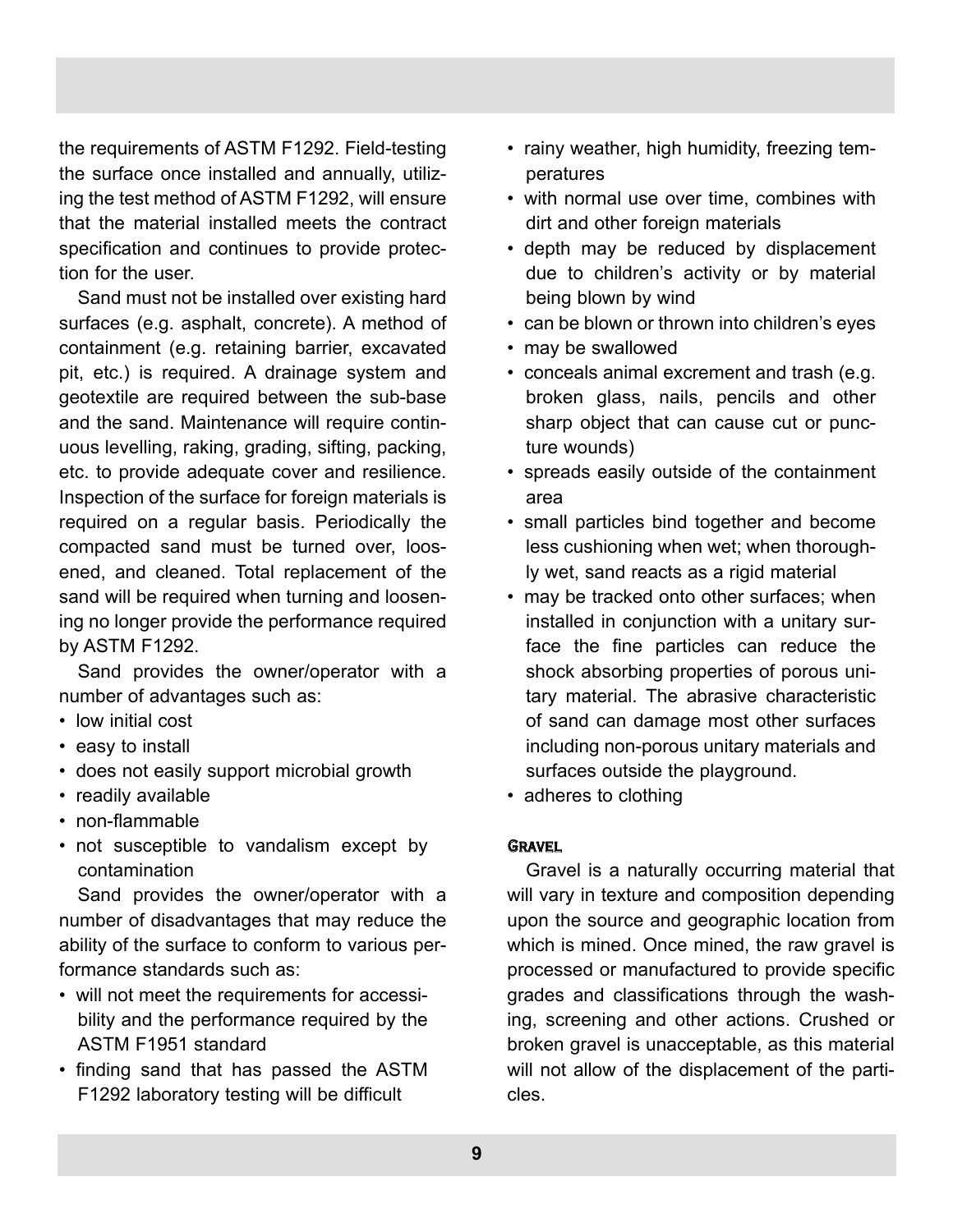The impact attenuating properties of gravel will depend on many factors and can only be determined through the testing of the material to the requirements of ASTM F1292. Field-testing the surface once installed and annually, utilizing the test method of ASTM F1292, will ensure that the material installed meets the contract specification and continues to provide protection for the user.

Gravel must not be installed over existing hard surfaces (e.g. asphalt, concrete). A method of containment (e.g. retaining barrier, excavated pit, etc.) is required. A drainage system and geotextile are required between the sub-base and the gravel. Maintenance will require continuous levelling, raking, grading, sifting, packing, etc. to provide adequate cover and resilience. Inspection of the surface for foreign materials is required on a regular basis. Periodically the hardened gravel must be turned over, loosened and cleaned. Total replacement of the gravel will be required when turning and loosening no longer provides the performance required by the ASTM F1292 standard.

Gravel provides the owner/operator with a number of advantages such as:

- low initial cost
- easy to install
- does not easily support microbial growth
- readily available
- non-flammable
- not susceptible to vandalism except by contamination
- gravel is less attractive to animals than sand

Gravel provides the owner/operator with a number of disadvantages that may reduce the ability of the surface to conform to various performance standards such as:

- will not meet the requirements for accessibility and the performance required by the ASTM F1951 standard.
- rainy weather, high humidity, freezing temperatures
- with normal use over time, combines with dirt and other foreign materials
- depth may be reduced by displacement due to children's activity
- can be thrown into children's eyes
- may be swallowed
- may become lodged in bodily openings such as nose and ears
- conceals animal excrement and trash (e.g. broken glass, nails, pencils and other sharp object that can cause cut or puncture wounds)
- spreads very easily outside of the containment area
- small particles bind together and become less cushioning and forms hard pan
- may be tracked onto other surfaces. When on other hard surfaces, the rolling nature of the gravel can be a contributor to slipfall injuries.
- difficult to walk on

#### Shredded Tires

Shredded tire materials are the result of either grinding, buffing or crushing the whole tire or any part of the tire. The tire particle must not contain any metals or foreign contaminants. Some processing techniques provide for the pigmenting of the outside of the black rubber; this must be non-toxic and contain no allergens such as latex.

The impact attenuating properties of the shredded tires will vary depending upon the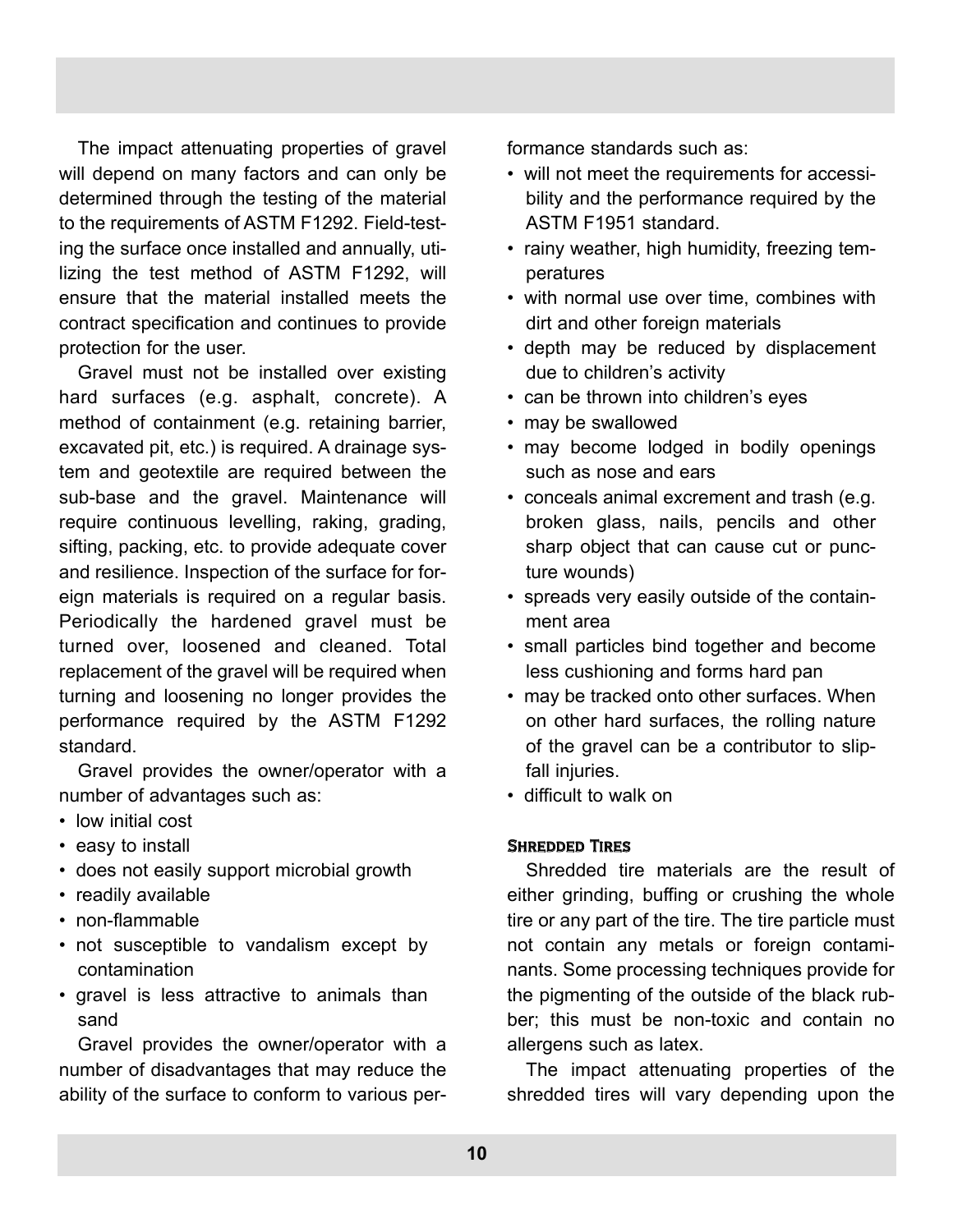process, shape and particle size of the product and can only be determined through testing the material to the requirements of ASTM F1292. Field-testing the surface once installed and annually, utilizing the test method of ASTM F1292, will ensure that the material installed meets the contract specification and continues to provide protection for the user.

Shredded tires must not be installed over existing hard surfaces (e.g. asphalt, concrete). A method of containment (e.g. retaining barrier, excavated pit, etc.) is required. A drainage system and geotextile are required between the sub-base and the shredded tire. Maintenance will require continuous levelling, raking, grading, sifting, packing etc. to provide adequate cover and resilience. Inspection of the surface for foreign materials is required on a regular basis. Periodically the shredded tires must be turned over, loosened and cleaned.

Shredded Tires provide the owner/operator with a number of advantages such as:

- easy to install
- not abrasive
- does not easily support microbial growth
- not susceptible to vandalism except by contamination
- less attractive to animals than sand

Shredded tires provide the owner/operator with a number of disadvantages that may reduce the ability of the surface to conform to various performance standards such as:

- will not meet the requirements for accessibility and the performance required by the ASTM F1951 standard
- may contain wires or other metal components
- depth may be reduced by displacement due to children's activity or by material

being blown by wind

- can be blown or thrown into children's eyes
- may be swallowed
- may contain lead and other toxins
- small or dust sized particles may enter and remain in lungs
- when wet, small particles will stick to clothing and skin
- may become lodged in bodily openings such as nose and ears
- conceals animal excrement and trash (e.g. broken glass, nails, pencils and other sharp object that can cause cut or puncture wounds)
- spreads easily outside of the containment area
- difficult to walk on

#### Inorganic Unitary Materials

#### Mats or Tiles

Mats or tiles are generally the result of the combination of a chemical binder and rubber filler product. The mats or tiles can be manufactured using any of a combination of heat, pressure or ambient application of a mixture within a form or mold. The mats or tiles can appear to be monolithic in a single or multiple layer system or have a support or leg structure combined with a firm top. Mats or tiles can be porous or nonporous to water. Pigmentation of the surface can be provided through the pigmentation of the binder holding the rubber particles or utilizing coloured rubber particles or chips. Mats or Tiles are manufactured in various thicknesses, length, and width depending upon the properties desired by the manufacturer.

The impact attenuating properties of the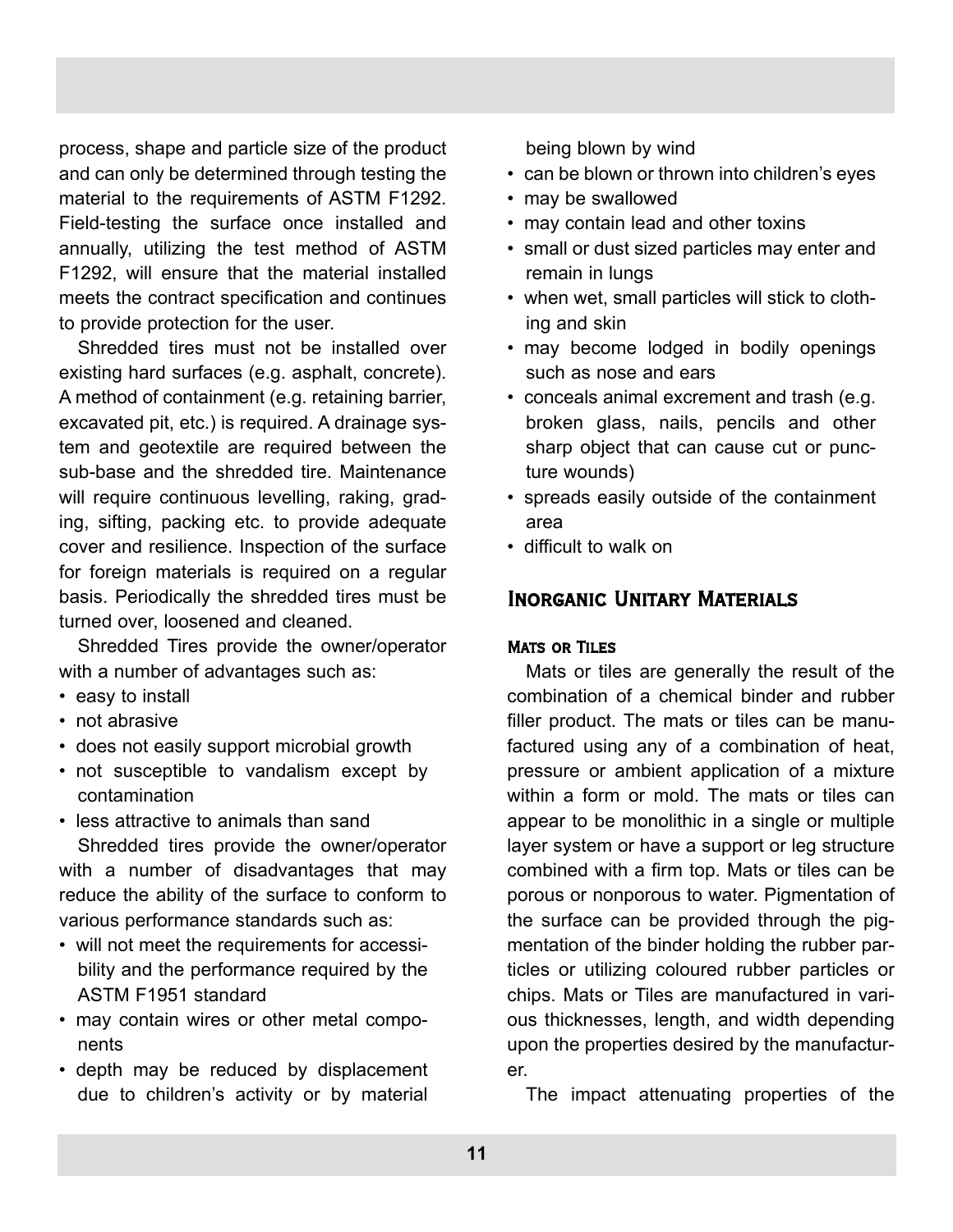mats or tiles will vary depending on the particular product and can only be determined through testing of material to the requirements of ASTM F1292. Field-testing the surface once installed and annually, utilizing the test method of ASTM F1292, will ensure that the material installed meets the contract specification and continues to provide protection for the user.

Mats or tiles can be installed over a variety of bases from compacted crushed granular to a hard surface (e.g. asphalt, concrete). They are on occasion installed within a loose fill material to reduce compaction or disruption of the loose fill materials in high traffic, repeated impact and entrance areas. The manufacturer's procedure as to the base preparation must be followed for each particular mat or tile. The installation procedure may be such as to provide for installation by the owner/operator or specialized labour. In addition, methods of fixing the mats or tiles (bonding, pins, interlocking edges, anchors etc) will be specified by the manufacturer and adhered to. The maintenance of mats or tiles can consist of the removal of large debris with sweeping or blowing, while the removal of smaller particles such as sand from porous mats or tiles will require mechanical cleaning such as a vacuum. For some mats or tiles, snow can be removed mechanically and de-icing materials can be used as per the manufacturer's recommendations. When a mat or tile has lost its effectiveness to attenuate impact as a result of degradation or contamination, the affected area will have to be removed and replaced.

Mats or tiles provide the owner/operator with a number of advantages such as:

- low maintenance
- easy to clean
- consistent shock absorbency
- material not displaced by children during play activities
- generally low life cycle costs
- good footing (depends on surface texture)
- harbour few foreign objects
- generally no retaining edges required
- accessible to people with disabilities Mats or tiles provide the owner/operator with a number of disadvantages that may reduce the ability of the surface to conform to various performance standards such as:
- initial cost is relatively high
- base materials may be critical for thinner materials
- often must be used on almost smooth uniform surfaces without deviation in slope
- may be flammable
- subject to vandalism (e.g. ignited, defaced, cut)
- may curl up and cause tripping
- may shrink and cause the accumulation of dirt and debris that does not absorb impact
- may become hard over time as a result of environmental degradation. This would mean a total removal and replacement and the associated costs unless covered by warranty or insurance
- some designs are susceptible to frost damage.
- location of seams, anchors and other fasteners may not attenuate impact to the same degree as the balance of the mat or tile
- mechanical fasteners or anchors can become dislodged and present a hazard to the user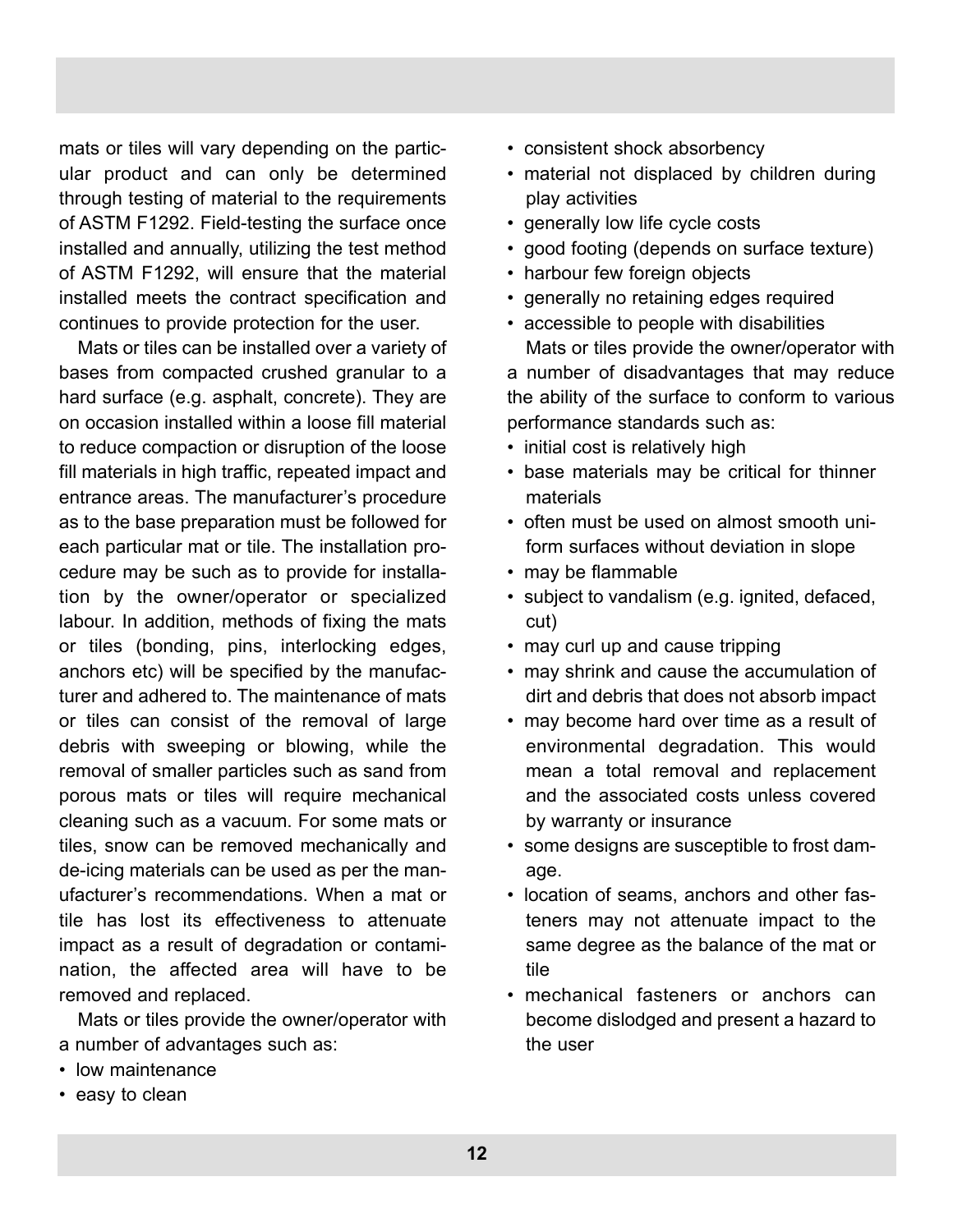#### Poured-in-Place

Poured-in-place surface is generally the result of the combination of a chemical binder and rubber filler product. The poured-in-place surface can be manufactured using single or multiple layers of materials and binders and generally are monolithic. Poured-in-place surfaces are generally porous, however can be nonporous to water through the application of a non-porous material. Pigmentation of the surface can be provided through the pigmentation of the binder holding the rubber particles or utilizing colored rubber particles or chips. Pouredin-place surfaces are manufactured in various thicknesses depending upon the properties desired by the manufacturer.

The impact attenuating properties of the poured-in-place surfaces will vary depending upon the particular chemistry, components, installation technique, etc and can only be determined through testing of material to the requirements of ASTM F1292. Since the playground site is also the site of manufacture, inconsistencies can develop in the installation process, providing for detrimental variation in performance. The owner/operator may be best served with the site testing of the surface to confirm compliance. Field-testing the surface once installed and annually, utilizing the test method of ASTM F1292, will ensure that the material installed meets the contract specification and continues to provide protection for the user.

Poured-in-place surfaces can be installed over a variety of bases from compacted crushed granular to a hard surface (e.g. asphalt, concrete). Poured-in-place surfaces can also be made to conform to slopes and other shapes provided in the play environment.

They are on occasion installed within a loose fill material to reduce compaction or disruption of the loose fill materials in high traffic, repeated impact and entrance areas. The manufacturer's procedure as to the base preparation, must be followed for each particular poured-in-place surface. The installation procedure is almost always through specialized labour and equipment. The maintenance of the poured-in-place surface can consist of the removal of large debris with sweeping or blowing, while the removal of smaller particles such as sand from the porous surface will require mechanical cleaning such as a vacuum. For some pouredin-place surfaces, snow can be removed mechanically and de-icing materials can be used as per the manufacturer's recommendations. When a poured-in-place surface has lost its effectiveness to attenuate impact as a result of degradation or contamination, the affected area will have to be removed and replaced.

Poured-in-place surfaces provide the owner/operator with a number of advantages such as:

- low maintenance
- easy to clean
- consistent shock absorbency
- material not displaced by children during play activities
- generally low life cycle costs
- does not require smooth uniform surfaces without deviation in slope
- good footing (depends on surface texture)
- harbor few foreign objects
- generally no retaining edges required
- accessible to people with disabilities

Poured-in-place surfaces provide the owner/operator with a number of disadvantages that may reduce the ability of the surface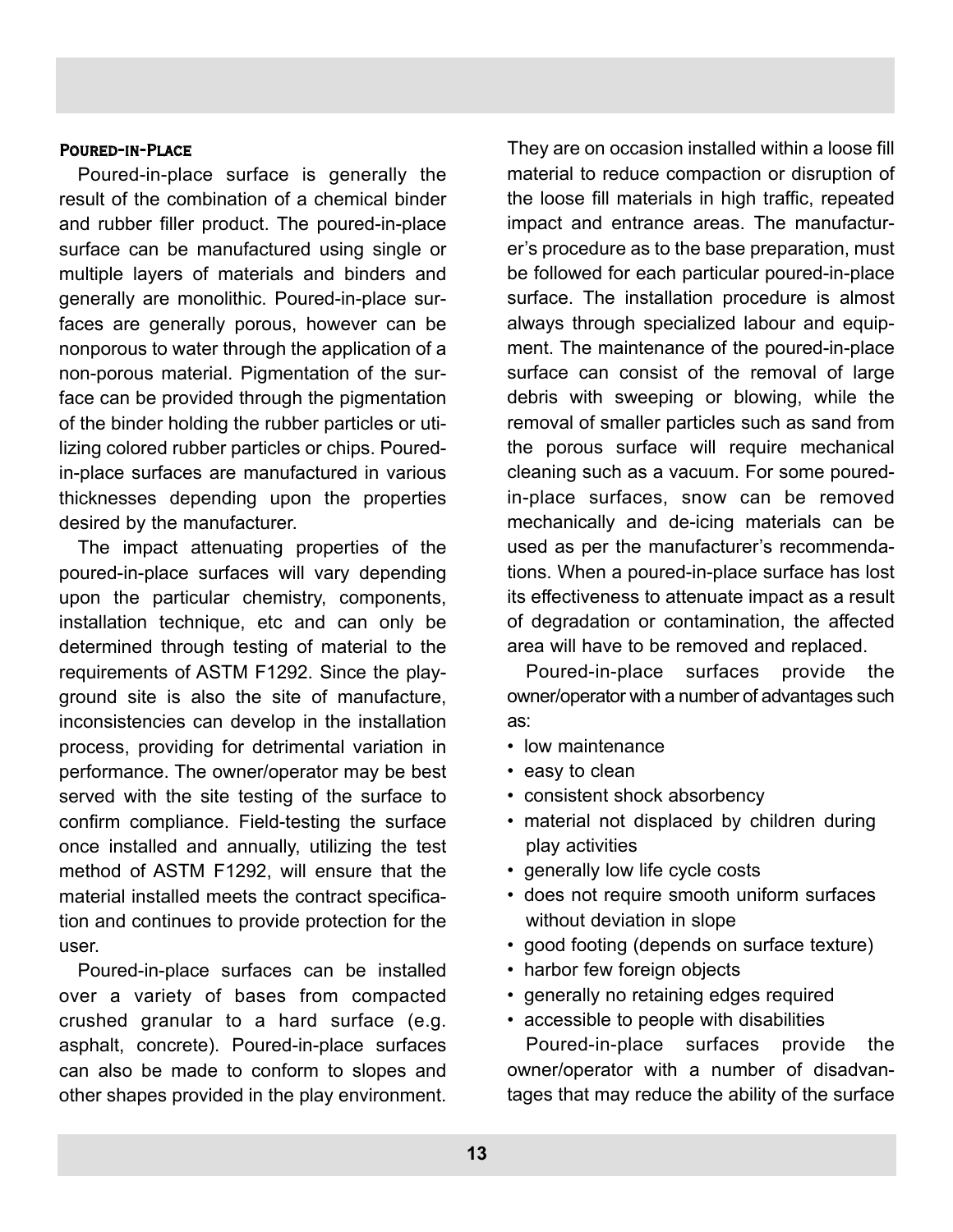to conform to various performance standards such as:

- initial cost is relatively high
- base materials may be critical for thinner materials
- may be flammable
- subject to vandalism (e.g. ignited, defaced, cut)
- may shrink and cause the accumulation of dirt and debris that does not absorb impact at edges
- may become hard over time as a result of environmental degradation. This would mean a total removal and replacement and the associated costs unless covered by warranty or insurance
- some designs are susceptible to frost damage.

#### Combination Inorganic Loose Rubber Fill and Tile or Poured-in-place

Combination inorganic loose rubber fill covered by a tile or poured-in-place surface is generally the result of laying an appropriate depth of rubber granules or shreds covered by a plastic matting, tile or poured-in-place tops as previously described. Combination inorganic loose fill and tile or poured-in-place surface is by definition multiple layers of materials and binders and are monolithic. They are generally porous, however can be nonporous to water through the application of a non-porous material. Pigmentation of the surface can be provided through the pigmentation of the binder holding the rubber particles or utilizing colored rubber particles or chips. Combination inorganic loose fill and tile or poured-in-place surfaces are manufactured in various thicknesses depending upon the properties desired by the manufacturer.

The impact attenuating properties of the combination inorganic loose fill and tile or poured-in-place surfaces will vary depending upon the particular chemistry, components, installation technique, etc and can only be determined through testing the material to the requirements of ASTM F1292. Since the playground site is also the site of manufacture, inconsistencies can develop in the installation process, providing for detrimental variation in performance. Field-testing the surface once installed and annually, utilizing the test method of ASTM F1292, will ensure that the material installed meets the contract specification and continues to provide protection for the user.

Combination inorganic loose fill and tile or poured-in-place surfaces cannot have the loose fill components installed over a hard surface (e.g. asphalt, concrete) whereas the tile or poured-in-place surface can be installed over a hard surface (e.g. asphalt, concrete). The installation procedure is almost always through specialized labour and equipment. The maintenance of the combination inorganic loose fill and tile or poured-in-place surface can consist of the removal of large debris with sweeping or blowing, while the removal of smaller particles such as sand from porous is extremely difficult. When a poured-in-place surface has lost its effectiveness to attenuate impact as a result of degradation or contamination, the affected area will have to be removed and replaced. Movement and displacement of the loose fill material as a result of activity or subjection to water will require the removal of the topping materials and reinstallation of the system.

Combination inorganic loose fill and tile or poured-in-place surfaces provide the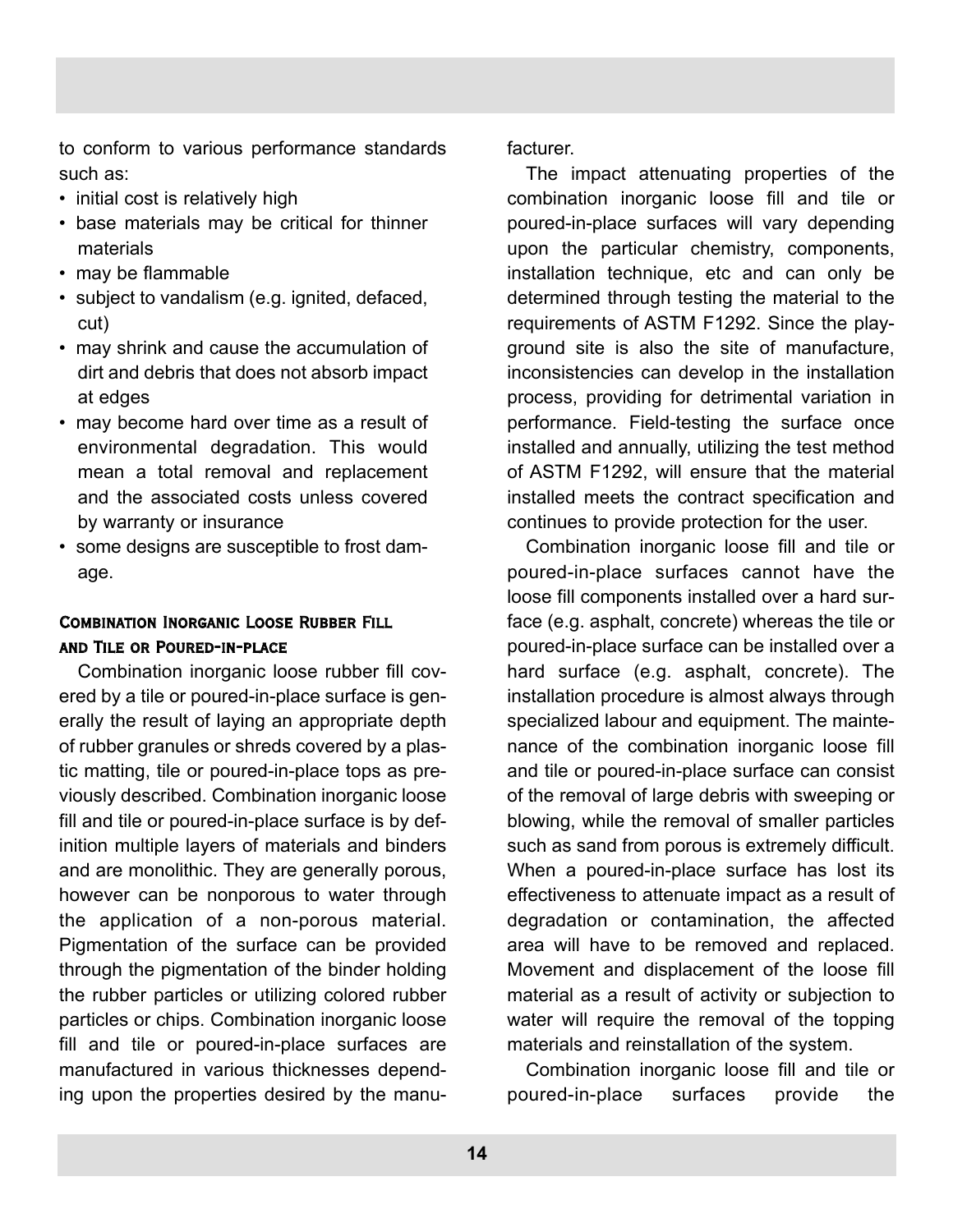owner/operator with a number of advantages such as:

- lower initial cost to poured-in-place or mats or tiles
- consistent shock absorbency provided the loose material stays in place
- generally low life cycle costs
- good footing (depends on surface texture)
- harbour few foreign objects
- accessible to people with disabilities provided it remains smooth; ask for test results

Combination inorganic loose fill and tile or poured-in-place surfaces provide the owner/operator with a number of disadvantages that may reduce the ability of the surface to conform to various performance standards such as:

- initial cost is relatively high
- loose fill material can be displaced by children during play activities
- sub-base materials may be critical for thinner materials
- may be flammable
- subject to vandalism (e.g. ignited, defaced, cut)
- surface layer may shrink and cause the accumulation of dirt and debris that does not absorb impact at edges
- generally retaining edges required
- may become hard over time as a result of environmental degradation
- some designs are susceptible to frost damage
- loose fill material can shift, requiring reinstallation.

#### In-The-Can Inorganic Surfaces

There has of late been a development of inorganic surfacing materials that consist of a rubber crumb component premixed with a binding agent that is intended for installation by the purchaser. In most cases, the manufacturer of the product provides installation instructions as to thickness and some other techniques. Since this system, as with any poured-in-place system, requires special installation techniques and skilled labour, it is not recommended for use by the inexperienced person. Duplication of original manufacturer's result will be difficult in the field. These products are typically best suited to repairs or small additions to pouredin-place surfaces that are known to comply to the ASTM F1292 through the use of field testing.

In-the-can inorganic surfaces provide the owner/operator with a number of advantages such as:

- lower initial cost to having a specialist in poured-in-place or mats or tiles perform a repair
- consistent shock absorbency provided the installation procedures are meticulously followed
- generally low life cycle costs
- good footing (depends on surface texture)
- harbour few foreign objects
- accessible to people with disabilities provided it remains smooth

In-the-can inorganic surfaces provide the owner/operator with a number of disadvantages that may reduce the ability of the surface to conform to various performance standards such as:

- initial cost is relatively high
- sub-base materials may be critical for thin-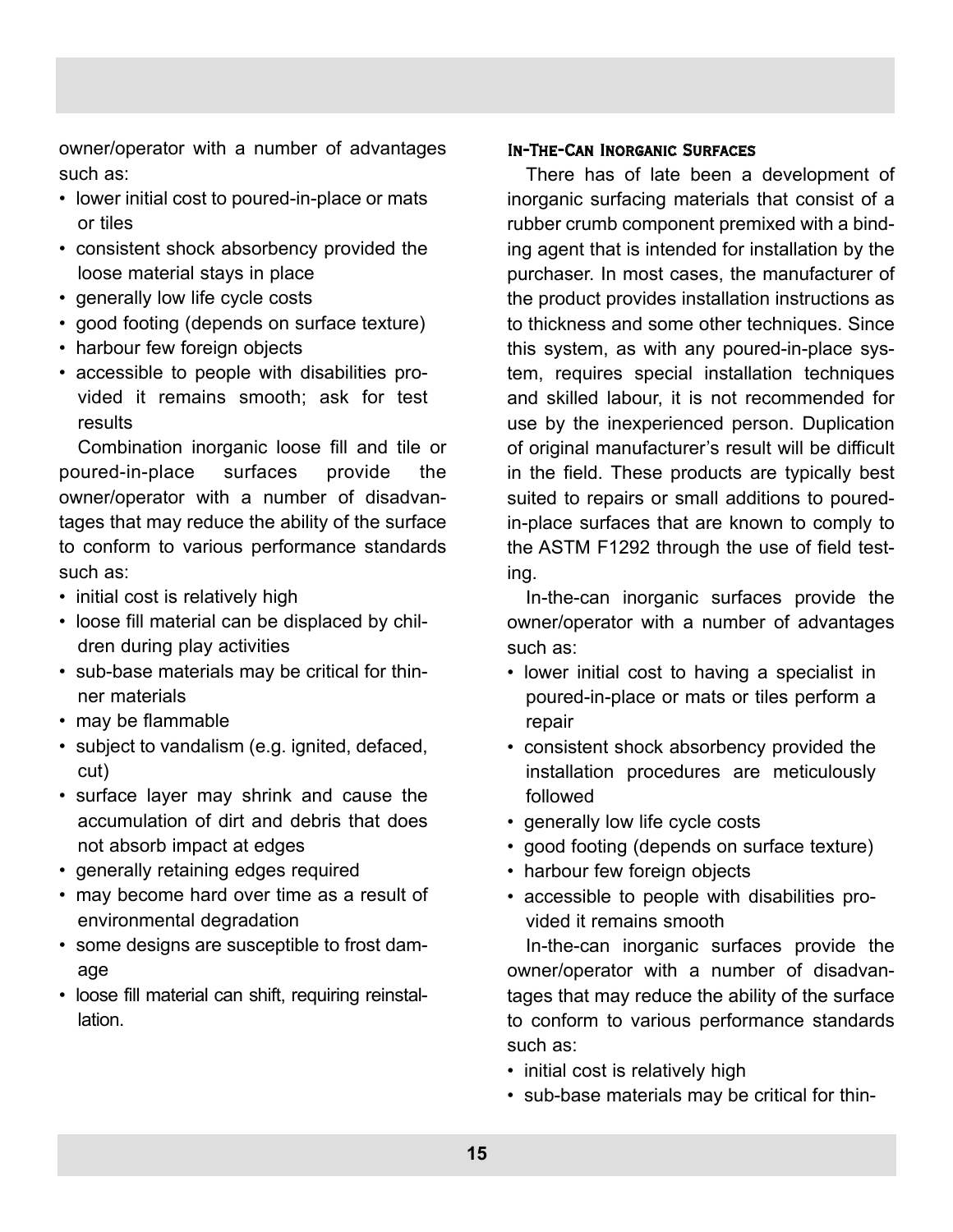ner materials

- may be flammable
- surface layer may shrink and cause the accumulation of dirt and debris that does not absorb impact at edges
- may become hard over time as a result of environmental degradation.

#### Considerations regarding Advantages and Disadvantages

As with any product, playground protective surfacing systems must be considered on their merits. At each stage of selection, specification, acquisition, installation, maintenance, and repair, there will be costs that must be balanced with the advantages and disadvantages of the surface system or combination of systems.

Through careful specification, monitoring of the installation, and warranties, the owner/operator can shift some of the potential pitfalls and issues that can be related to premature replacement or liability to the manufacturer/supplier/installer.

## Performance Requirements for Protective Surfacing

of the CPSC Handbook for Public<br>Playground Safety and the ASTM<br>F1487 require that the playground<br>protective surface conform to the requirements Playground Safety and the ASTM F1487 require that the playground and test methods of ASTM F1292. This standard was originally published as ASTM F1292- 91. The most recent version is ASTM F1292- 99. The highlights of the standard are:

- two test methods ASTM F355, Procedure C and the Free Fall Test Method.
- two types of tests the three-temperature laboratory test and field testing surfaces at ambient temperature
- two forces measured Gmax and HIC
- three heights to be considered Critical, Drop and Fall

A summary of the ASTM F1292 is found in Section 5 as follows:

Representative playground surface systems or surfacing material samples, or both, are tested in accordance with Test Method F355 or the free fall test method described in Annex A.1. Conduct laboratory tests at various drop heights and test temperatures. Conduct the field tests at the drop height specified and at the ambient temperature of the site within a specified range. The laboratory test method will determine the maximum drop height at which the g-max does not exceed 200 or the HIC does not exceed 1000. The field test method will determine the g-max and the HIC from the drop height specified by the initial owner/operator at the ambient temperature of the test.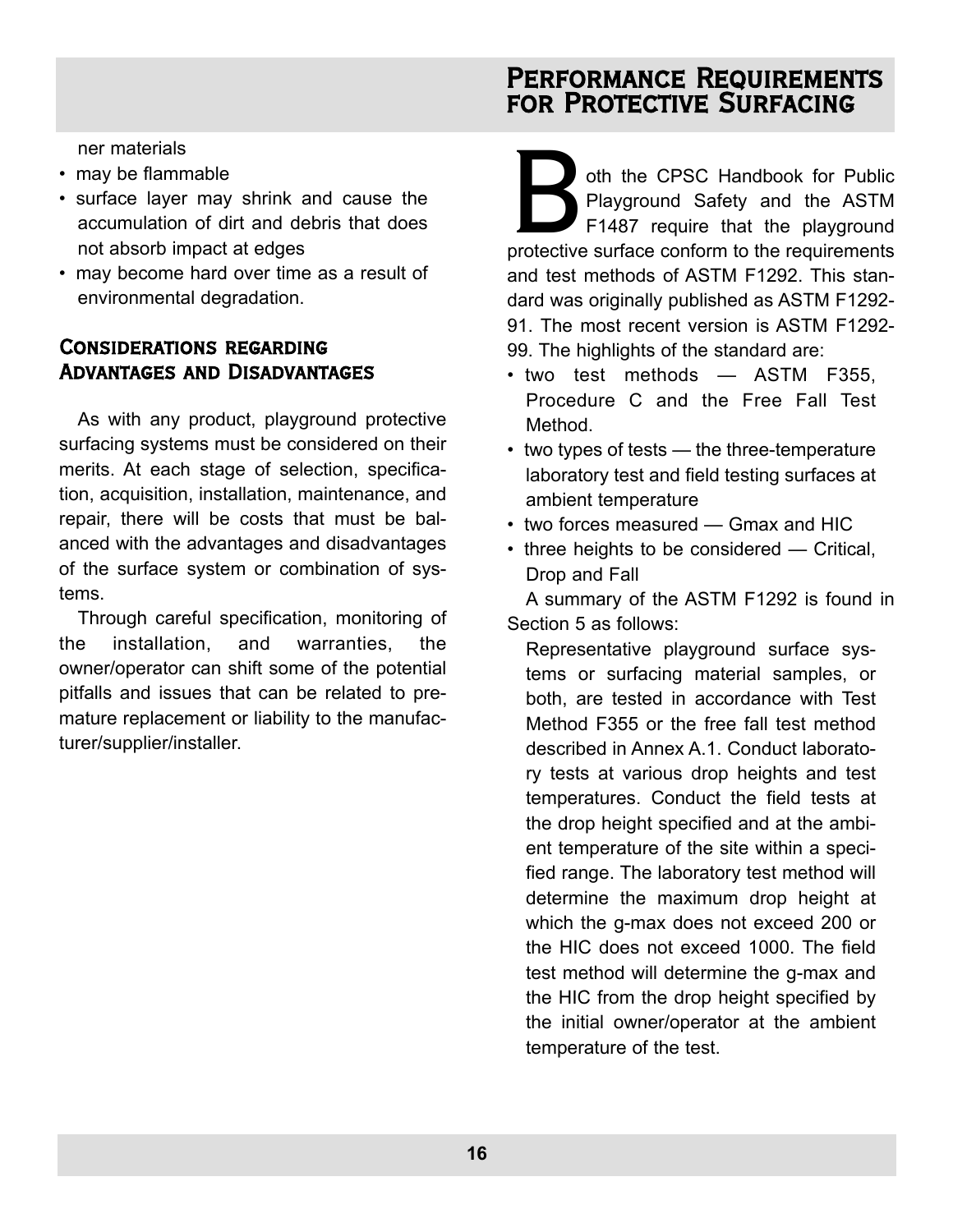## The Test Methods

The traditional test was based on the method in ASTM F355 Procedure C, which consists of a head-shaped metal headform mounted to a rail or guide wires. The headform is connected to special electronic equipment that records and generates the results of the test. This instrumentation is extremely cumbersome and is very expensive to transport to a site and perform a field test. During the 1990s, a portable test instrument was developed, tested, refined, and accepted as equivalent to F355, Procedure C. As a matter of fact, a round-robin comparison in six laboratories across North America between the two test methods indicates that the results of the Free Fall Test Method are both more repeatable and reproducible than the F355, Procedure C. A summary of the round robin results is published in section 15 of the ASTM F1292-99.

The free fall test method provides a portable instrument that allows the owner/operator to readily test surfaces at the time of installation and during its life. Contractual requirements can be confirmed and warranty commitments enforced. Loose fill materials are more readily maintained when those responsible for maintenance can perform benchmark testing. The instrumentation is easily transported to the scene of an injury to record site information close to the time that the injury occurred.

#### Types of Tests and Performance

Section 4 of the ASTM F1292 describes two specific styles of tests, the conditions, and the performance requirements for the surface being tested. It also stipulates the action to be taken when the surface does not meet the requirements of the standard.

This is a very important section for the owner/operator because it sets out the obligations that must be fulfilled both prior to the installation and during the life of the playground. That includes the owner/operator's obligation to specify the height from which the drop is to be made for each playground surface system and playground site. Failure to comply with this section could be a significant source of liability.

Section 4.1 requires that "all surface systems must be tested in accordance with the performance requirements in 4.2", the laboratory test. This section contains two key words for the owner/operator: all and must. There are no exemptions or exceptions.

Furthermore, ASTM F1487 Section 13.3 (Records) requires that "the owner/operator shall establish and maintain detailed installation…. records." The results of the laboratory tests performed on the surface under the play equipment will be the first record that is required. Other details that should be recorded include any available description of the surface system from the manufacturer/supplier catalogues that would help to identify it. The description of the surface system —as delivered — must conform specifically to the description of the materials tested.

For loose fill materials, descriptive detail should include information such as the type of material (sand, pea gravel, etc.), sieve curve analysis of the materials, source of materials, specific weight, percentage fines. Other information specific to material such as with loose rubber would include whether the materials are from recycled tires or industrial waste and the percentage and chemical make-up of the rub-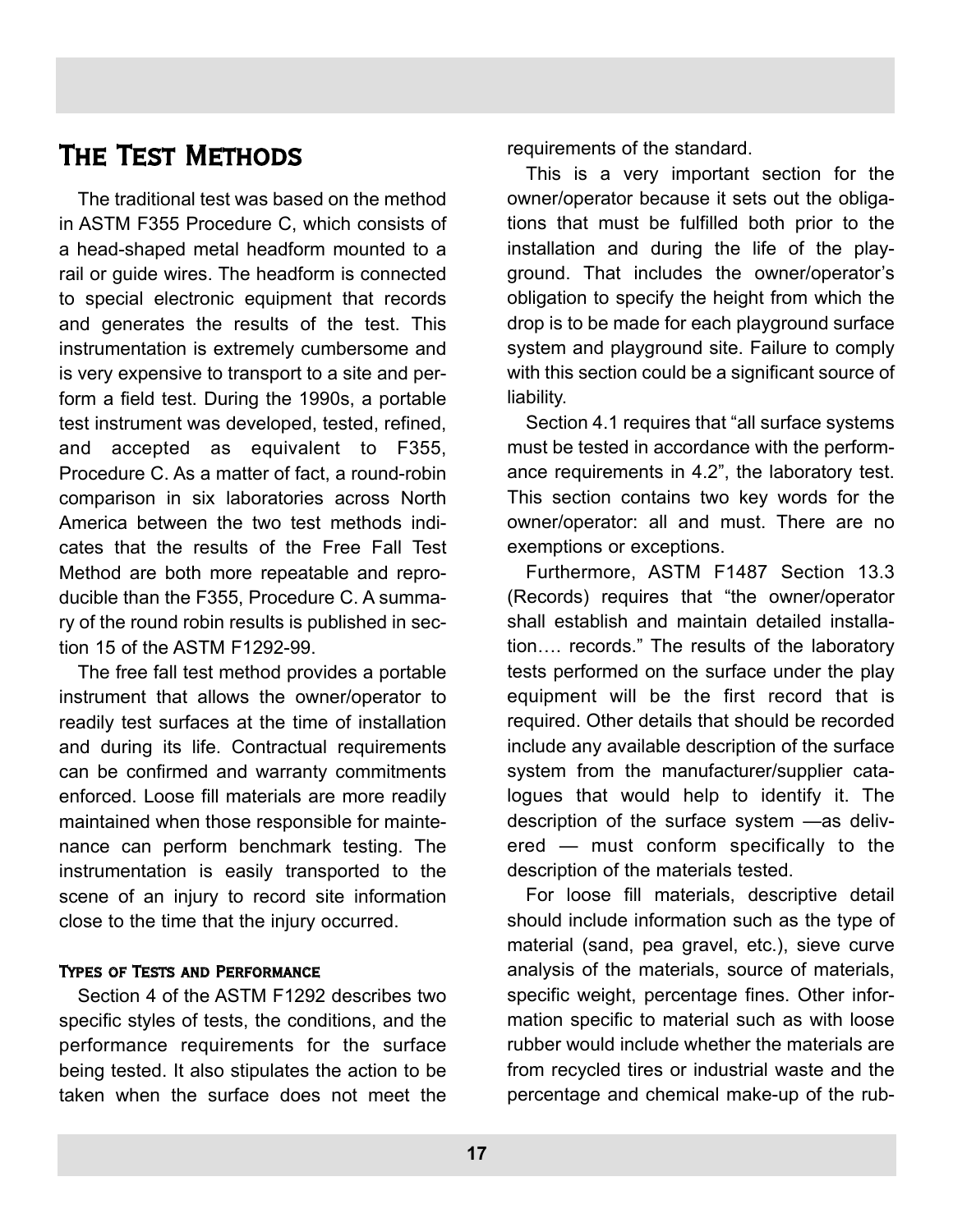ber provided. In some cases, recycled rubber containing a latex component will be critical to those with latex allergies. For pea gravel, the fact that it is washed and the maximum and minimum particle size are important. The latter is also true for sand surfaces.

For synthetic surfaces, assurances that the raw materials — binders, rubber crumb, and other components — are identical to those used in the tested samples should be included.

For mats, a description of the thickness of the structure top compared to legs must be recorded as well as a description of the mechanical structure of the mat. This could be the shape, size, and layout of the support legs. In some cases, records should include the size of the rubber, the source of rubber (recycled or new materials), chemistry of the rubber (SBR, latex, Butyl, EPDM, etc.), type of particle (shreds, buffings or crumb). Changes in any or all of these components will have an affect on the outcome of the test results for the product in which they are used.

For poured-in-place systems, the same component information must be provided as well as the assurance that the installation labour has been trained to exactly duplicate what has been provided in the samples submitted for laboratory testing.

These issues raise the reason for the recommendation in Section 4.1 of the ASTM F1292 Standard that "surfaces may also be tested in accordance with 4.3." This is the field test at ambient temperature. It allows the owner/operator the opportunity to fulfill the requirement in ASTM F1487 Section 13.3 for detailed records of installation and inspection.

#### Recording Velocity at Impact

One key element for both the free-fall test procedure and the ASTM F355 Procedure C is that the velocity at the point of impact must be recorded. The velocity measurement is used to confirm the drop height. The velocity recorded for the physical drop height must be within  $\pm 0.5$ ft/s of the theoretical velocity for the drop height given. This assures the user of the test results that, for the free fall method, the device was actually dropped from the location reported and, for the guided method, that there is no friction in the drop system that would adversely affect the results. With this component it is virtually impossible to fake or provide erroneous drop heights and data for the drops either in the laboratory or in the field. The written record of the results of the velocity, the Gmax and HIC will be invaluable in assessing an injury or in litigation.

#### Laboratory Testing

As discussed above, ASTM F1292 Section 4.2 stipulates that

" When tested in accordance with Test Method F355 or the free fall test method in Annex A1, using an average of the last two of three drops, no value shall exceed 200 g-max or 1000 HIC for laboratory tests at temperatures of 30, 72, and 120°F (-1, 23, and 49°C), respectively."

At least nine samples are delivered in a prescribed size. Loose fill systems are tested in a box that is 18"x 18" x a depth sufficient to hold the materials in the box during the test. For non-loose fill materials, the minimum sample size is 12" x 12" x the thickness of the system to be installed. In addition, the samples shall be representative of the way they are to be found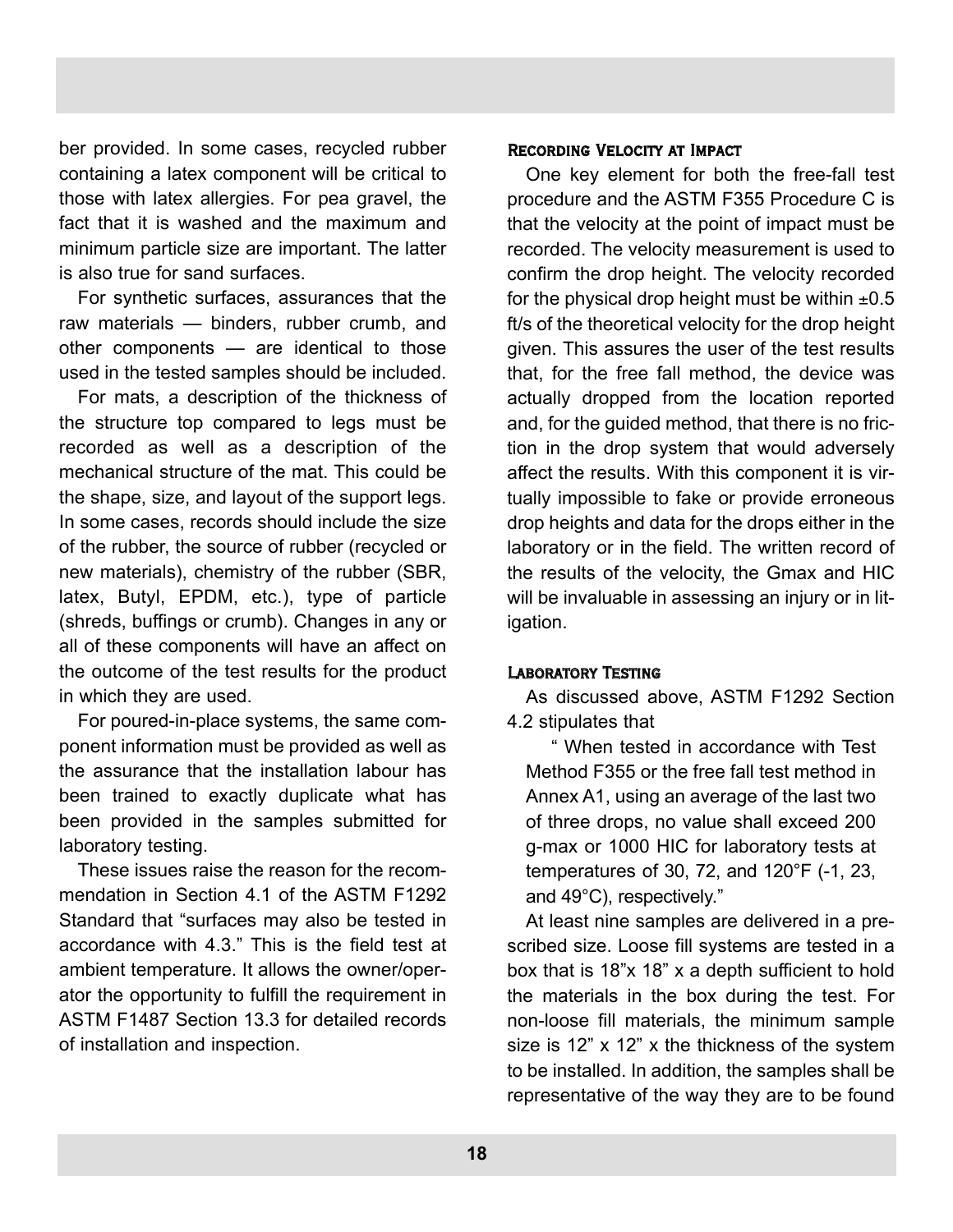in the playground, "including seams, partitions, corners and fasteners, or other areas that may result in less than optimal impact characteristics."

Each sample is preconditioned at 50±10% relative humidity and 72±5°F for a minimum of 24 hours. The samples are then tested at three temperatures, 30, 72 and 120°F after conditioning at that temperature for a minimum of four hours.

The impact tests are carried out to a maximum drop height in one-foot increments, provided that neither the Gmax exceeds 200 nor the HIC exceeds 1000. Tests are performed at one foot above and below this maximum drop height. Three drops are performed at each incremental drop height. The drop height at which either the Gmax exceeds 200 or the HIC exceed 1000 at any of the three temperatures is the critical height for the surfacing system. This is a key measure for the manufacturer, supplier, installer, and the owner/operator since a head impact with greater forces could result in a life-threatening injury.

The laboratory test results will provide the critical height for the surface system. When due diligence is applied, no part of the structure that is determined to be the potential location from which a child could fall shall exceed the critical height of the surfacing system.

#### Field Testing

The field test differs from the laboratory test in a number of respects. The most important is that it determines the Gmax and HIC for the surfacing system from the drop height originally stipulated by the owner/operator prior to purchase. This test is to be performed at the ambient temperature at the time of the test without any preconditioning of the area for temperature, humidity or compaction.

The field test is important in that it provides the owner/operator with a number of opportunities. The first is to confirm that the contractual obligation regarding the performance of the materials purchased is greater or equal to the performance specified in the contract and can be recorded. The second is to provide maintenance staff with the opportunity to see how the surface system should be maintained to provide adequate performance. Thirdly, annual testing can go a long way to meeting the requirements set out in ASTM F1292, ASTM F1487, and the CPSC Document 325. A fourth opportunity is for the owner/operator to determine compliance to warranty performance where this forms part of the warranty.

The field test is performed at ambient temperature at the time of the test. The temperature of the surface is recorded. In Northern areas, this could mean that the surface temperature is well below that of the lower laboratory test temperature. In southern areas or areas of high solar radiation, the surface temperature could exceed the laboratory high temperature threshold. For the field-test, this has no bearing on the collection or recording of data. There must also be no preconditioning of the surface and, specifically, the person performing the test shall select impact sites that include areas displaying less than optimum impact characteristics. The test generally is to determine failures, should there be any at the playground location. Therefore, areas of high traffic, compressed or worn materials, or areas containing seams, partitions, corners and fasteners/anchors are to be sought out.

For the field test, a minimum of three loca-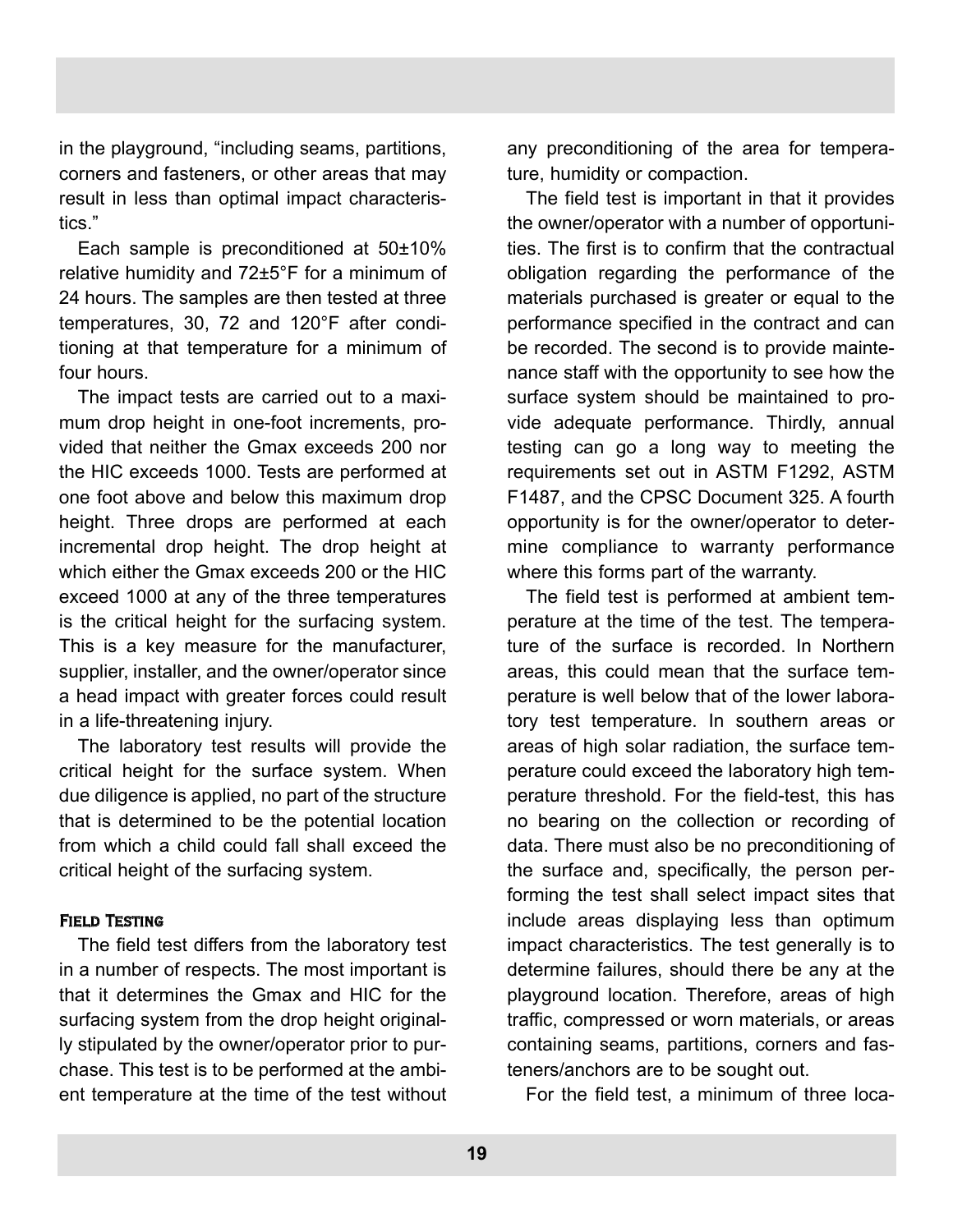tions at each playground are tested. At each location, three drops are performed from the height specified by the original owner/operator. The Gmax, HIC, and velocity at the point of impact are determined and recorded. The Gmax and HIC results for the last two of the three drops for each value are averaged and the Gmax and HIC for the location are determined. The velocity reading is important in determining that the velocity and the theoretical velocity do not vary by more than ±0.5 ft/s at the drop height used.

#### Results of the Field Tests

For interpretation of the results of the field test, ASTM F1292 Section 4.4 provides that "the surface system should be made to comply or the playground equipment on the surface should not be used until the surface complies" when the test is performed at ambient temperature and the results exceeds 200 Gmax or 1000 HIC at the height specified by the owner/operator. The reasons for the failure could include frozen and winter conditions; however, the standard does not make any exception for these circumstances. This becomes a matter of risk management and the exercise of professional judgement as to how to take a playground structure out of service. This will b a consideration for all owners and operators where freezing is a fact of life.

In any event, a failure of the field test means owner will be required to take action. This should include closing the playground until the surface can be maintained or replaced. Failure to do so could place the user at risk and raise the exposure to liability for the owner/operator. Where it is determined that the surfacing system must be replaced, the Field Test Procedure can be used to map the specific areas that would be the subject of the replacement. This can reduce the cost of the replacement, as the entire area would be otherwise replaced. Follow-up testing is to be used to determine that the playground surfacing system from the drop height as originally determined does conform to the requirements of the Standards. Detailed records of the process are to be made and kept.

It is important that all repairs or replacements that do not cover the entire playground be made with original materials and by the original manufacturer/supplier. Failure to do this may cause contamination of or conflict with the existing or replacement materials.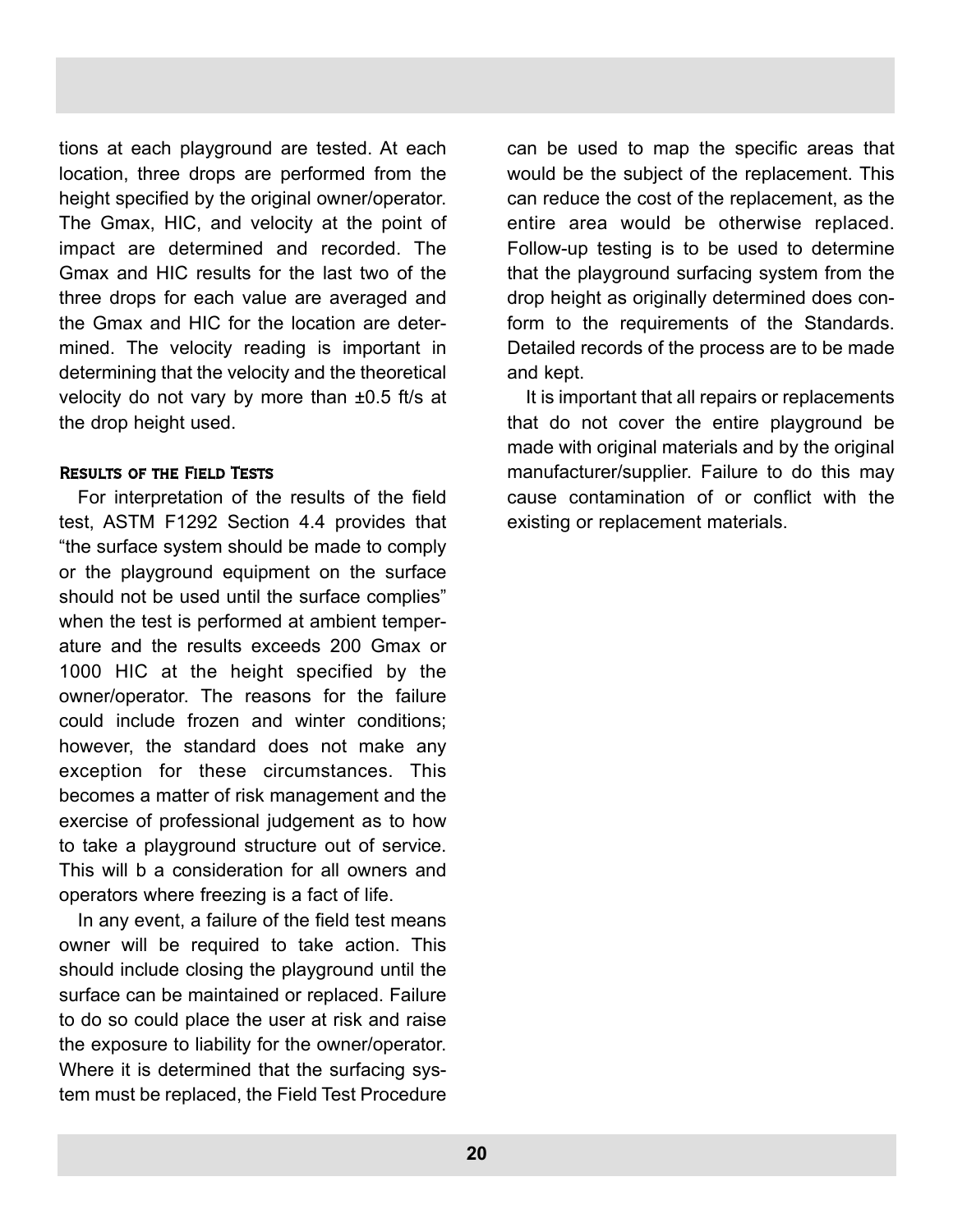## Playground Layout

SA Z614-98 Section 14 outlines the extent to which protective surfacing and no-encroachment zones must be provided for each piece of playground equipment in general and certain specific pieces of

equipment. These are minimums. It is incumbent upon the owner/operator to exercise due diligence in the areas that would best accommodate their users. The specifics for layout are in the following table.

| Structure Type                                                  | <b>SECTION IN CSA</b><br>Z614-98 | <b>PROTECTIVE</b><br><b>SURFACE ZONE</b><br><b>MEASURED FROM</b><br><b>UNLOADED</b><br><b>STRUCTURE</b>  | <b>PROTECTIVE</b><br><b>SURFACE ZONE</b><br><b>SPECIAL RULES</b> | <b>PROTECTIVE</b><br><b>SURFACE ZONE</b><br><b>OVERLAP OF</b><br><b>OTHER PS</b><br><b>ZONES</b> | No-<br><b>ENCROACHMENT</b><br><b>ZONE</b> |
|-----------------------------------------------------------------|----------------------------------|----------------------------------------------------------------------------------------------------------|------------------------------------------------------------------|--------------------------------------------------------------------------------------------------|-------------------------------------------|
| Stationary                                                      | 14.2.1.2                         | $>1800$ mm<br>(72 inches)                                                                                |                                                                  | May overlap                                                                                      | <b>No</b>                                 |
| Rocking/<br>Springing<br>For sitting                            | 14.2.2.1                         | $>1800$ mm<br>(72 inches) in<br>all directions                                                           |                                                                  | May overlap                                                                                      | <b>No</b>                                 |
| Rocking<br>Springing<br>For standing                            | 14.2.2.2                         | $> 2100$ mm<br>(84 inches) in<br>all directions                                                          |                                                                  | <b>No</b>                                                                                        | <b>No</b>                                 |
| Rotates<br>around vertical<br>laxis                             | 14.3.1.1                         | $>1800$ mm<br>(72 inches)                                                                                |                                                                  | <b>No</b>                                                                                        | Yes                                       |
| Rotates<br>around hori-<br>zontal axis                          | 14.3.1.2                         | $>1800$ mm<br>(72 inches)                                                                                |                                                                  | <b>No</b>                                                                                        | Yes                                       |
| <b>To-Fro Swings</b><br>open seat<br>direction of the<br>motion | 14.3.2.1.1                       | 2Y to front<br>and back<br>where Y is the<br>distance from<br>loaded seat to<br>pivot point              |                                                                  | <b>No</b>                                                                                        | Yes                                       |
| To-Fro Swings<br>Enclosed seat<br>direction of the<br>lmotion   | 14.3.2.1.2                       | 2Y to front<br>and back<br>where Y is the<br>distance from<br>the sitting sur-<br>face to pivot<br>point |                                                                  | <b>No</b>                                                                                        | Yes                                       |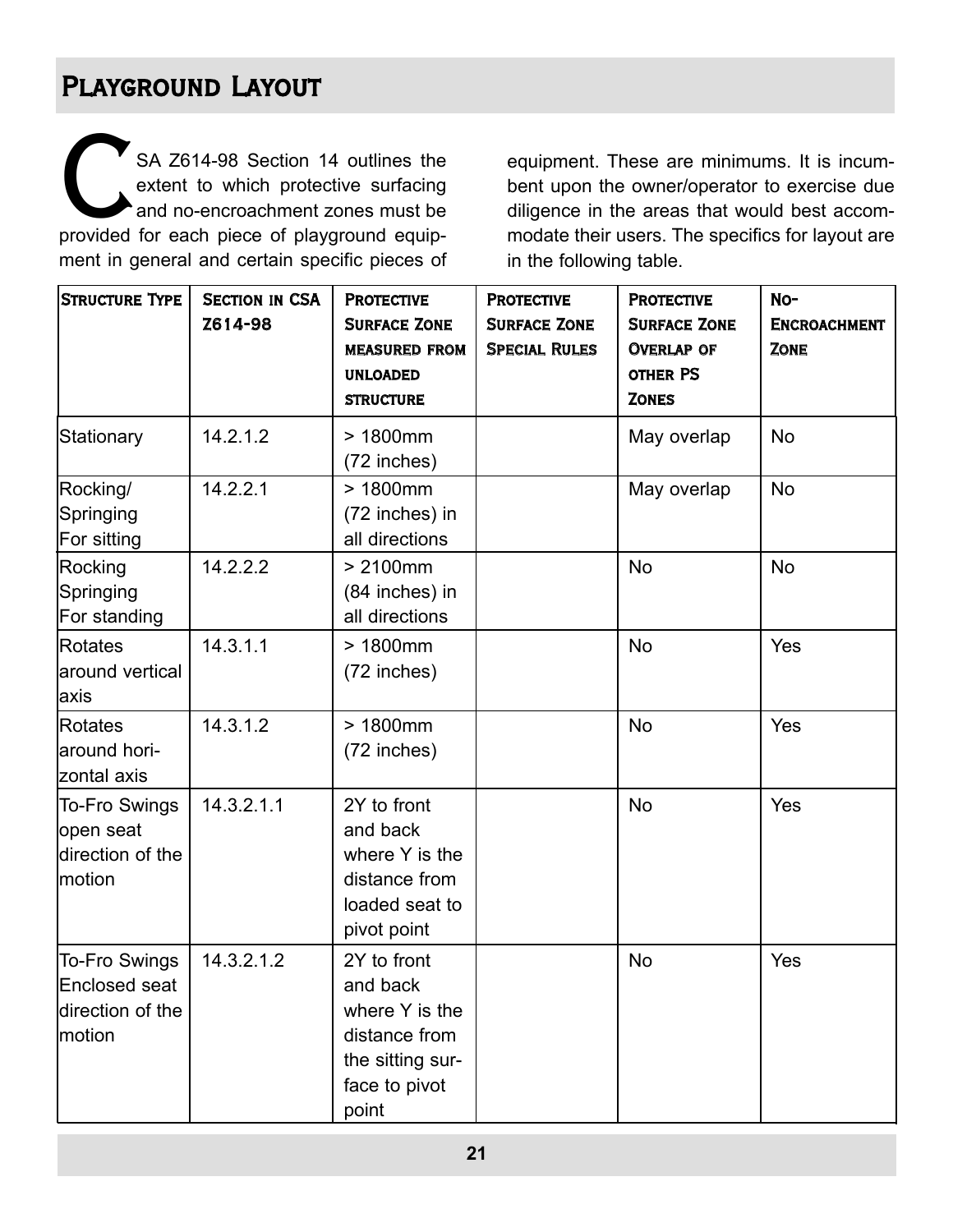| To-Fro Swings<br>$ 90^\circ$ to direc-<br>tion of motion                       | 14.3.2.1.5 | $> 1800$ mm $(72)$<br>inches) from<br>the support<br>structure                                                                     | At least as<br>wide as the<br>length of the<br>suspending<br>beam                                                                                                                                       | Support struc-<br>ture zones<br>may overlap | No                  |
|--------------------------------------------------------------------------------|------------|------------------------------------------------------------------------------------------------------------------------------------|---------------------------------------------------------------------------------------------------------------------------------------------------------------------------------------------------------|---------------------------------------------|---------------------|
| Rotating<br>Swings                                                             | 14.3.2.2.1 | > 2Y where Y<br>is the distance<br>between the<br>top of the seat<br>and the pivot<br>point                                        | Extend<br>>1800mm (72<br>inches) from<br>structure                                                                                                                                                      | No overlap to<br>other struc-<br>tures      | Yes                 |
| Slides in<br>direction of no<br>motion                                         | 14.4.1     | $>1800$ mm<br>(72 inches)                                                                                                          |                                                                                                                                                                                                         | Yes                                         | <b>No</b>           |
| Slides in direc-<br>tion of motion<br>with platform<br>≤ 1200mm (48<br>inches) | 14.4.2.2.1 | $>1800$ mm<br>(72 inches)<br>from the end<br>of the slide                                                                          |                                                                                                                                                                                                         | <b>No</b>                                   | Yes                 |
| Slides in direc-<br>tion of motion<br>with platform ><br>1200mm (48<br>inches) | 14.4.2.2.  | $X + 1200$ mm<br>$(48$ inches)<br>from transi-<br>tion, X is the<br>height of the<br>platform<br>above the pro-<br>tective surface | Lower exit is<br>where transi-<br>tion is to less<br>than 5° or<br>from the end<br>of the slide.<br>≥1800mm (72<br>inches) from<br>lower exit and<br>may be no<br>greater than<br>4200mm (68<br>inches) | <b>No</b>                                   | Yes                 |
| <b>Track Rides</b>                                                             | 14.5       | ≥1800mm (72<br>inches) in all<br>directions                                                                                        |                                                                                                                                                                                                         | <b>No</b>                                   | <b>No</b>           |
| <b>Cable Rides</b>                                                             | 14.6       | ≥ 1800mm (72)<br>inches) along<br>cable, centred<br>on cable                                                                       | ≥ 1800mm (72)<br>inches)<br>around struc-<br>ture                                                                                                                                                       | No                                          | Yes at the<br>sides |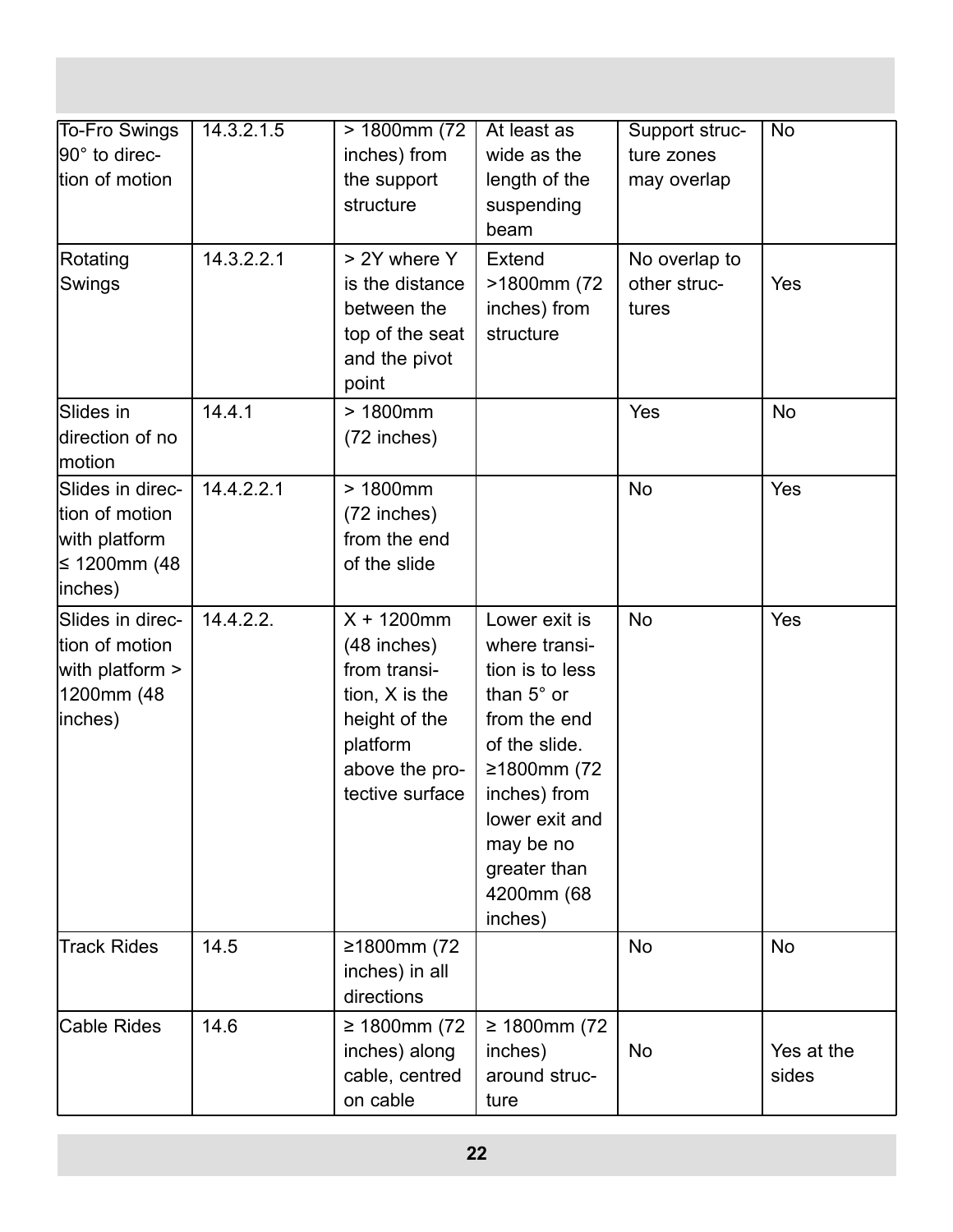In the previous sections, the noun "height"<br>has been used repeatedly with one of<br>three adjectives: critical, drop or fall. Each<br>of these has a specific meaning within the stann the previous sections, the noun "height" has been used repeatedly with one of I three adjectives: critical, drop or fall. Each dards, their application, and their relationship to the exercise of due diligence.

The Fall Height is the height that has been defined in CSA Z614-98 as the vertical distance between a designated play surface or the top of a guardrail and the protective surfacing beneath it. The designated play surface is any elevated surface for standing, walking, sitting or climbing or any flat surface greater that two inches (51mm) wide and having an angle of less than 30° from horizontal. For swings, the fall height is the vertical distance from the protective surface to the pivot point where the swing is attached to the supporting beam.

The Critical Height is the maximum height from which the instrumented headform could be dropped at any one of the three laboratory test temperatures and either the Gmax ≥ 200 or the HIC  $\geq$  1000. This is also the height from which it can reasonably be expected that, when forces exceed those allowed in the test, a lifethreatening head injury could occur.

The Drop Height is the vertical unobstructed distance from the underside of the instrumented headform to the surface being tested. In the laboratory, the Drop Height is incrementally raised until the Critical Height is determined. In purchase specifications, contracts, and the field test procedure, the Drop Height is the height specified by the original owner/operator of a playground surface, prior to purchase, from where the instrument head is to be dropped for data acquisition and reporting and recording the Gmax and HIC for that specific surface.

Since the scope of ASTM F1292 states that this Standard covers minimum impact attenuation requirements, the owner operator has the option of setting both the Drop Height and allowable performance, provide that performance is better than the requirement of the Standard.

All of the data indicates that for forces greater than the pass/fail of the Standard, a life-threatening head injury could occur. In addition every playground surface is dynamic and subject to change resulting from either active play or environmental influences — with the likely result of worsened impact attenuation properties. Since the CPSC Handbook for Public Playground Safety and ASTM F1487 both require that the protective surface be maintained to the minimum performance of ASTM F1292, it is only prudent that the surface system — when initially installed and as much as possible while in use — provide forces lower than those required in the Standards. The owner/operator, their consultants, and risk managers should set these performances.

The determination of the Drop Height for the purpose of specifications, contracts, warranties, and the field tests are totally at the discretion of the owner/operator, provided the determination is made prior to the purchase of the protective surface. As a minimum, the drop height for each piece of playground equipment must not be less than the fall height as determined in the CPSC Handbook for Public Playground Safety or ASTM F1487. Since the forces tested are related to gravity, it is only logical that the higher the point from which a child falls, the higher and worse the forces will be. As a result the owner/operator must set the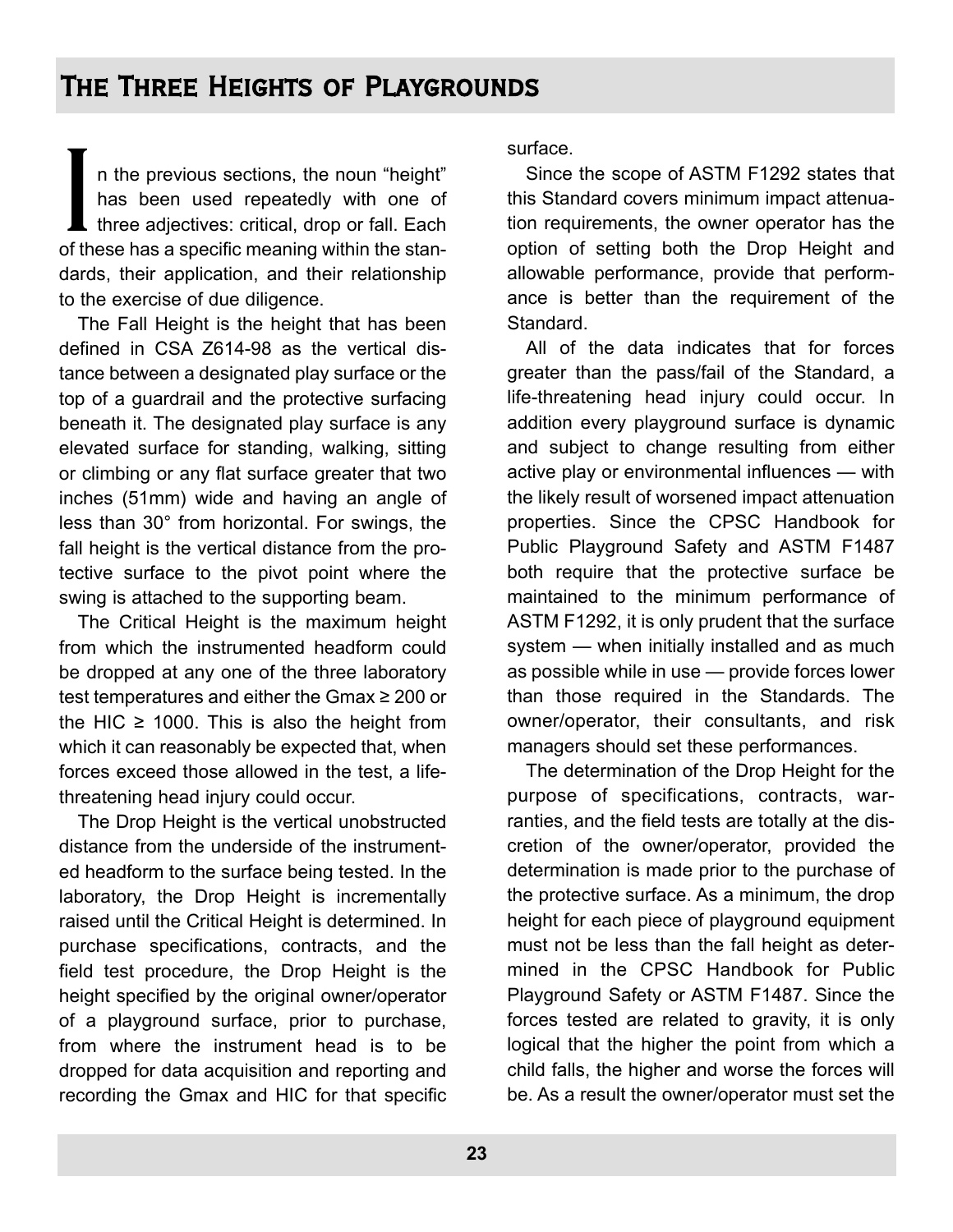## **ACCESSIBILITY**

Drop Height and the point from which the surface performance will be measured. It should be a height which the children using the playground can be expected to "climb to, or jump from" during active play.

As a result of the exercise of due diligence, the owner operator makes various determinations of the playground under consideration, the relevant Standards, the design of the structures, and the expected pattern of play expected from the children using the structures. An example of this process could be as follows:

A particular structure has been designed to meet the requirements of ASTM F1487. It has raised platforms with the appropriate protective barriers, which are designed to prevent both inadvertent and deliberate attempts to pass through, but could still be climbed. The circumstances that lead the child to climb the barrier are not material. Everyone has seen children, from time to time, pass over a barrier. If this is determined to be likely, then the Drop Height would be set at the top of the barrier railing and above the Fall Height — the platform, in this case — provided the railing does not have a flat surface greater than two inches.

The process of real-world assessment of the playground is the responsibility of all those involved in the specification, design, and acquisition. With this process in place, a combination of field inspections of both the structures and surface systems — at the time of installation and throughout the life of the playground and the provision of financial, labour, and material resources to maintain the playground can keep it within the originally intended design and specifications.

The Canadian experience has been to<br>provide accessibility as required and<br>through the exercise of professional<br>judgement. Major initiatives such as the provide accessibility as required and through the exercise of professional judgement. Major initiatives such as the Ontario Parks Association Playability Program provide guidance for providing access to a playspace.

Although good practice should promote access to facilities, in the United States this has become the jurisdiction of a federal agency know as the Access Board, established in 1973. The board's role is to promote federal design standards to remove architectural barriers for people with disabilities, to make rules or guidelines, and to enforce implementation. Detail on the Access Board can be found on the internet at www.access-board.gov.

During the 1990s, interested stakeholders came together to develop Accessibility Guidelines for Play Areas. At ASTM, one new standard (ASTM F1951) was developed by the F08.63 sub-committee for playground surfacing. ASTM F1487 has included Section 8, which provides for accessibility. In late 2000, the Access Board published a new section (15.6) to its ADA Accessibility Guidelines (ADAAG) that covers all newly built or altered playgrounds. Now that these have been adopted, the Department of Justice will be tasked with enforcement.

In this course, we look at accessibility as it relates to surfacing for the use zone and circulation, including the accessible route, materials that can be used, and the maintenance required to meet Section 15.6 (ADAAG).

The Access Board has determined that a playground consists of a collection of individual play components. A minimum number are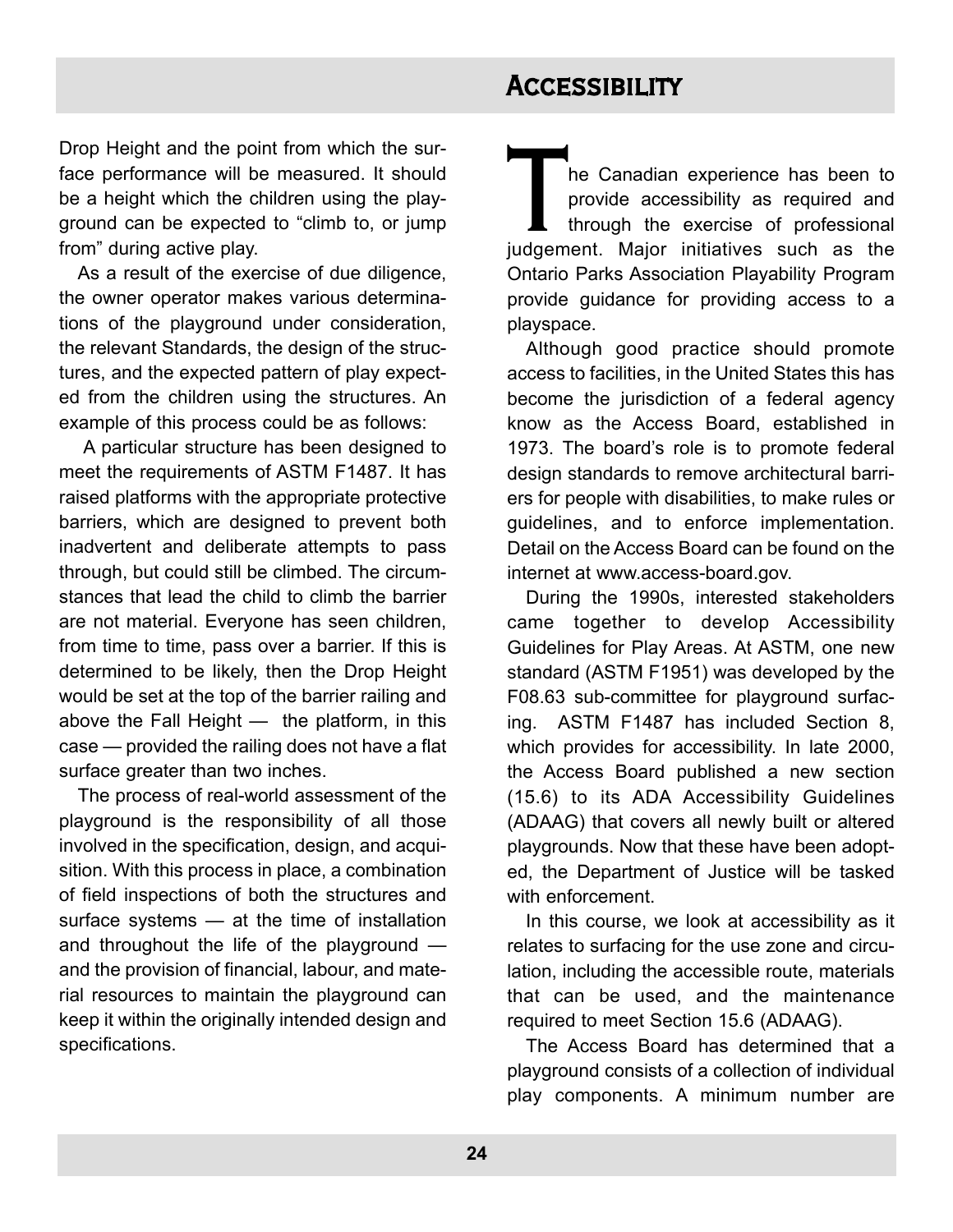required to be accessible. Of the total number of play activities in a playground, a certain number must be accessed at ground level. This rule changes under certain circumstances. It is incumbent upon the designer, manufacturer, installer, and owner/operator to become familiar with the detail of the Guidelines. The following tables provide an overview of the requirements:

#### Ground Level Play Components

Two criteria must be met with Ground level components;

- Access is required to at least one of each type provided
- The number of elevated components also determines the minimum number and variety to be provided.

#### Play Components

| Number of Elevated | <b>Ground Level</b>                                                                     |  |
|--------------------|-----------------------------------------------------------------------------------------|--|
| Provided           | Components                                                                              |  |
|                    | Required                                                                                |  |
| $2 - 4$            | 1                                                                                       |  |
| $5 - 7$            | 2 (at least 2 types)                                                                    |  |
| $8 - 10$           | 3 (at least 3 types)                                                                    |  |
| $11 - 13$          | 4 (at least 3 types)                                                                    |  |
| $14 - 16$          | 5 (at least 3 types)                                                                    |  |
| $17 - 19$          | 6 (at least 3 types)                                                                    |  |
| 20 - 22            | 7 (at least 4 types)                                                                    |  |
| 23 - 25            | 8 (at least 4 types)                                                                    |  |
| over 25            | 8 plus 1 for each<br>additional 3 over 25,<br>or fraction thereof (at<br>least 5 types) |  |

#### Elevated Play Components

At least one-half of the elevated play components must be accessible by either a ramp or transfer station.

| Total         | Ramp Access  | Ramp or         |  |
|---------------|--------------|-----------------|--|
| Provided      |              | <b>Transfer</b> |  |
|               |              | System          |  |
|               |              | Access          |  |
| lless than 20 | not required | 50% min.        |  |
| 20 or more    | 25% min.     | 25% min.        |  |

Accessible surfacing must be "firm, stable and slip resistant" as defined in the ADAAG and meet the ASTM Standard F1951, as well as ASTM F1292.-99.

#### ASTM F1487, Section 10, Accessibility

There is no requirement that all of the protective surface in the playground must provide accessibility; however, ASTM F1487 says that "at least one accessible route within the use zone shall be provided from the perimeter to all accessible play structures or components." Where necessary, more than one accessible route is to be provided. This accessible route must not be less than 60" in width and must meet the requirements of ASTM F1292. As a result, the surface cannot be a hard material such as asphalt, concrete or structural wood. In addition, the accessible route must be designed to minimize the possibility of tripping or having a wheelchair slide off the edge and tip over. Combination surface systems may not be able to meet this latter requirement.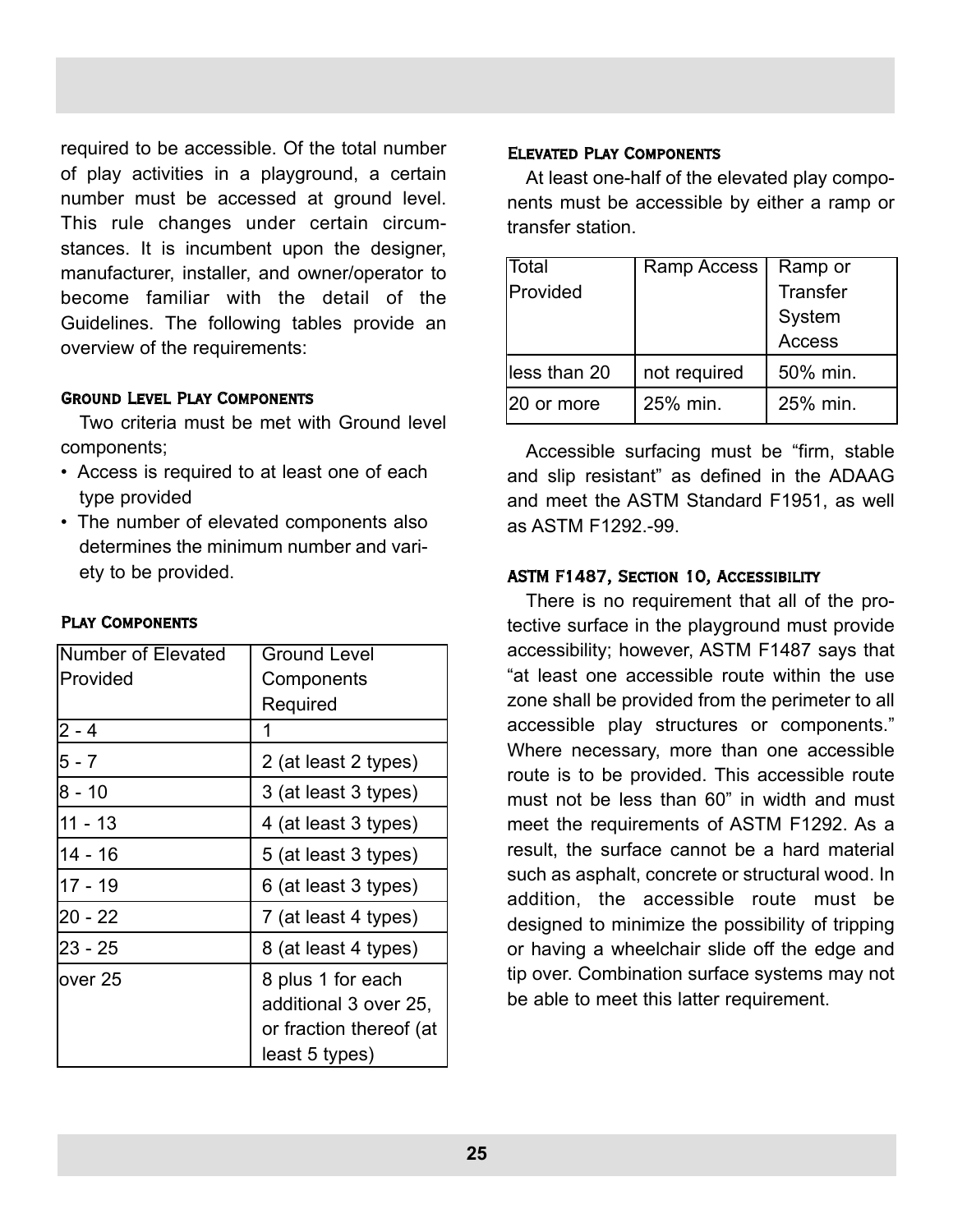#### ASTM F1951 - Standard Specification for DETERMINATION OF ACCESSIBILITY OF SURFACE Systems Under and Around Playground EQUIPMENT.

As with the ASTM F1292, this is a performance-based standard. At the present time, it only provides for a laboratory test procedure to determine the suitability of the surface system for use under the ADAAG. The test procedure is laboratory based. A 4ft x 8 ft sample of product is submitted for testing. One procedure requires a straight traverse, while the second requires that a 90° turn be negotiated.

The intent of this test is to provide comparative information regarding crossing a 6.56 ft test surface within seven seconds for a minimum of five trials each on the product sample and on a smooth, hard, 1:14 sloped surface. The wheelchair user must be 165, +11, -4.4lb to qualify for the test. In addition, the surface sample may be levelled and compacted between test runs. The work required traversing each sample and the control surface are measured and recorded separately for the straight and turn traverses.

The performance requirements of this standard are such that the work required to traverse the playground system must be less than the traverse up the sloped, smooth surface.

A part of the test procedure is the complete description of the playground system tested. Provided enough detail is available at the time of the test and when a surface system is presented to an owner/operator, there should be some assurance as to similarity between the sample tested and the product to be delivered.

When assessing the use of a surface that has passed the requirements of the ASTM F1951, the practitioner and owner/operator

must consider a number of aspects of both the surface being proposed and the test procedure. The average weight of the maximum user for the playground, a 12-year-old child, is 94 lbs. for girls and 89 lbs. for boys. Therefore, an expectation of similar performance to the results achieved by a 165 lbs. rider may not be reasonable. The test results indicate the amount of work required to traverse the surface in a specific amount of time. As a result, there may be a need to accommodate users of the playground with a combination of loose fill materials that have passed ASTM F1951 and unitary materials that have the same or better traversing properties.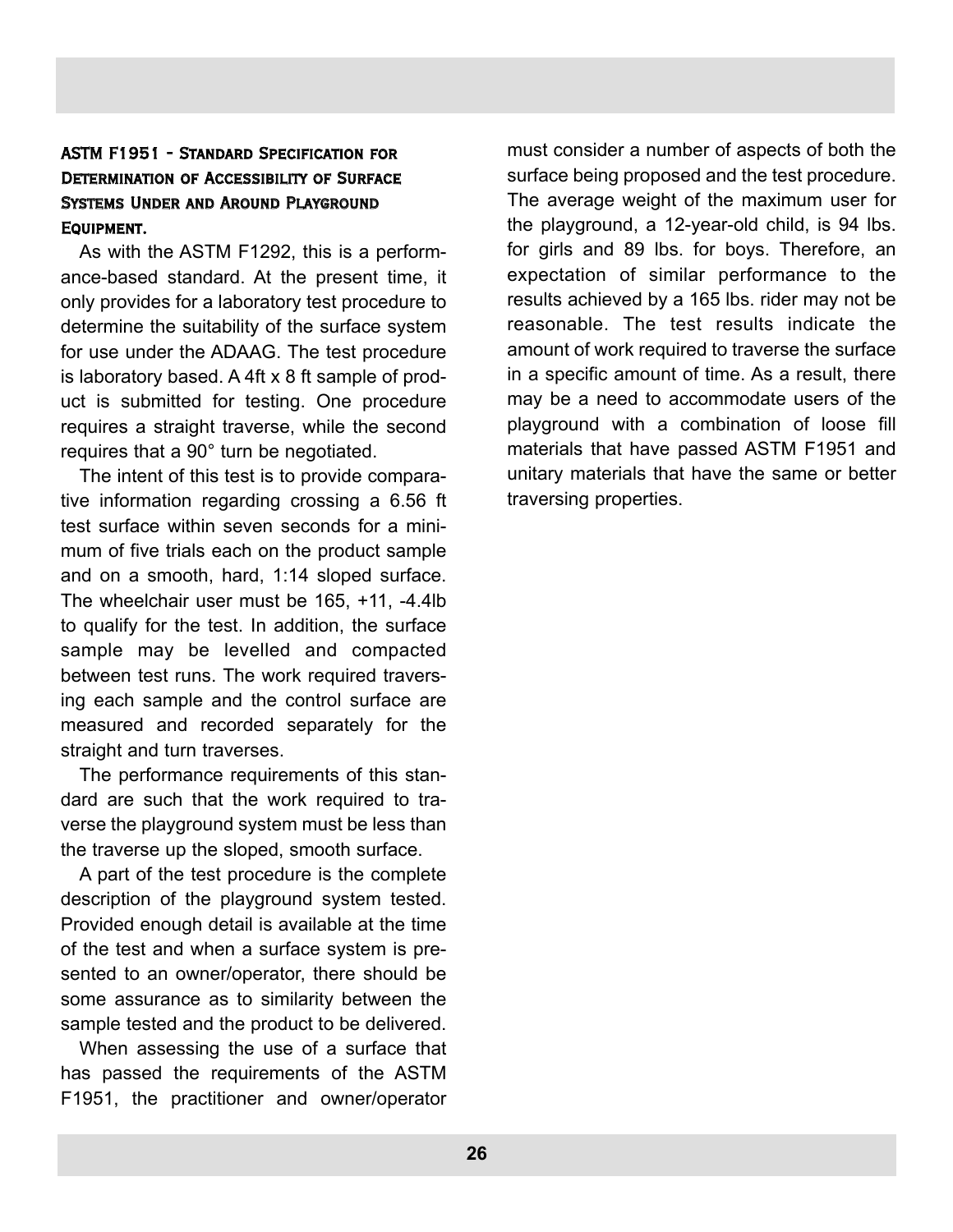## Best Practice, Due Diligence, and Supervision

Extendards set the minimum perform-<br>
ance for the surfacing system and are<br>
the starting point to determine better<br>
practices and due diligence. This becomes the ance for the surfacing system and are the starting point to determine better best defence in terms of negligence and liability.

Our initial objective in this discussion on playground surfacing was to eliminate as much as possible life-threatening head injuries and reduce the severity of all other injuries resulting from a fall to the playground surface. The standards and guidelines that have been reviewed are minimum values and at the threshold that could lead to the life-threatening head injury. Reduction of injuries in the playground is many-facetted. Virtually all standards throughout the world recognize that injuries will occur.

The preface to CSA Z614-98 indicates the historic roots of the document. Action was required to improve play equipment and playspaces, with the goal of reduced injuries. There is no specific statement regarding injury within the body of this standard. ASTM F1292 Section 1.2 states:

"this specification does not imply that an injury cannot be incurred if the surface system complies with this specification."

ASTM F1487 goes further, stating:

"This consumer safety performance specification does not eliminate the need for supervision of children on public playground equipment. It is intended to minimize the likelihood of life-threatening or debilitating injuries, such as those identified by the CPSC."

The CPSC Handbook for Public Playground Safety states:

"Because all playgrounds present some challenge and because children can be

expected to use equipment in unintended and unanticipated ways, adult supervision is recommended….. A playground should allow children to develop progressively and test their skills by providing a series of graduated challenges. The challenge presented should be appropriate for age-related abilities and should be ones that children can perceive and choose to undertake."

The reality is that when the playground no longer provides the challenges that children need to develop mentally, socially, and physically, they will find those challenges outside the playground and potentially be faced with greater risks than in the playground.

The practitioner involved in any aspect of the playground must use professional judgement in his or her work. Where possible, performance results of certain aspects of the playground should be stipulated in specifications, contracts, and warranties to be better than the minimums required in the standards. This is the application of "best practice." Best practice will be determined by those involved with each playground and will be specific to the needs of the users of the playground environment. Since the standards require that documentation be developed and maintained, a section that relates to the application of the relevant standards should be included.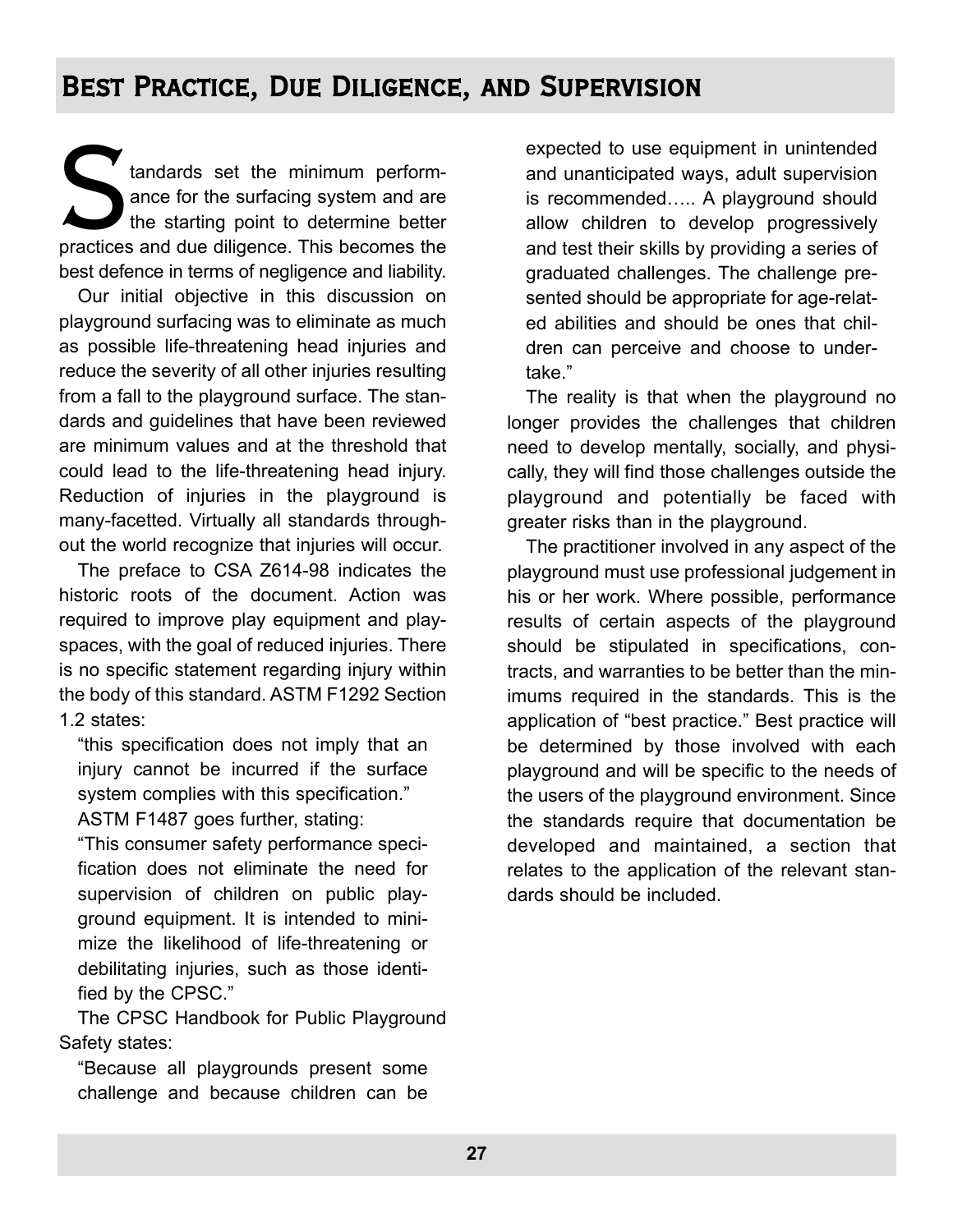## Application and Enforcement of Standards

II of the Standards related to playgrounds and the CPSC Handbook on Public Playground Safety are voluntary. CSA is a standard writing body that does grounds and the CPSC Handbook on Public Playground Safety are volunnot have the mandate or ability to enforce the practices, specifications, standards, or guidance that are provided in their publications. Although persons with regulatory abilities are welcome and do sit on various committees, the activity at CSA is to develop standards. Section 6.1 of CSA Z614-98 does require that:

"playground equipment represented as complying with this Standard shall meet all applicable requirements specified herein. Anyone claiming compliance with this Standard shall keep such essential records as are necessary to document the claim that the requirements of this Standard have been met."

Any risk manager will dispel the notion that, since the standards are voluntary, they do not have to be followed. If nothing else, failure to comply to standards that have been set through a consensus process by persons considered to be expert in a particular subject will draw considerable liability to everyone involved in deciding not to implement the standard. Disregard for a standard is a very perilous activity.

Mandating standards is the purview of those with the authority — either through legislative authority or contract.

The installation of any playground or component will involve a contract between the owner/operator and the manufacturer/supplier/contractor. Logic dictates that there will be — at minimum —a description of the services or product to be provided, an agreed price, delivery date, and some agreement to pay. This is a contract. This will also form a major part of the documentation required in CSA Z614-98.

It is in the contract and specification that the owner/operator exercises his or her ability to mandate the standards. Beyond the legal description of the parties and general terms and conditions, the detail of the specification for a playground surface will include the following:

- Location of the installation site
- Layout and other dimensional information regarding the quantity of material to be installed
- Drop height for the field testing of the surface; i.e. tops of all horizontal railings for the composite structure
- Gmax must be less than ### (maximum is 200) and HIC must less than ### (maximum is 1000) from the specified drop height
- The number of years in which the playground surface will be field tested and required to meet the performance above at the drop heights specified with this compliance being the responsibility of the manufacturer/supplier/installer
- The number of years the surface manufacturer/supplier/installer must warrant the surface and that the warranty must, along with defects in materials and workmanship, cover the maintained surface to meet a stated performance for impact attenuation
- The manufacturer/supplier/installer must provide a certificate that the materials used in the playground site are of same like, kind, and source as the surface systems for which test certificates are being submitted; that unitary surfaces and especially multi-layer surfaces are the same formulations and per-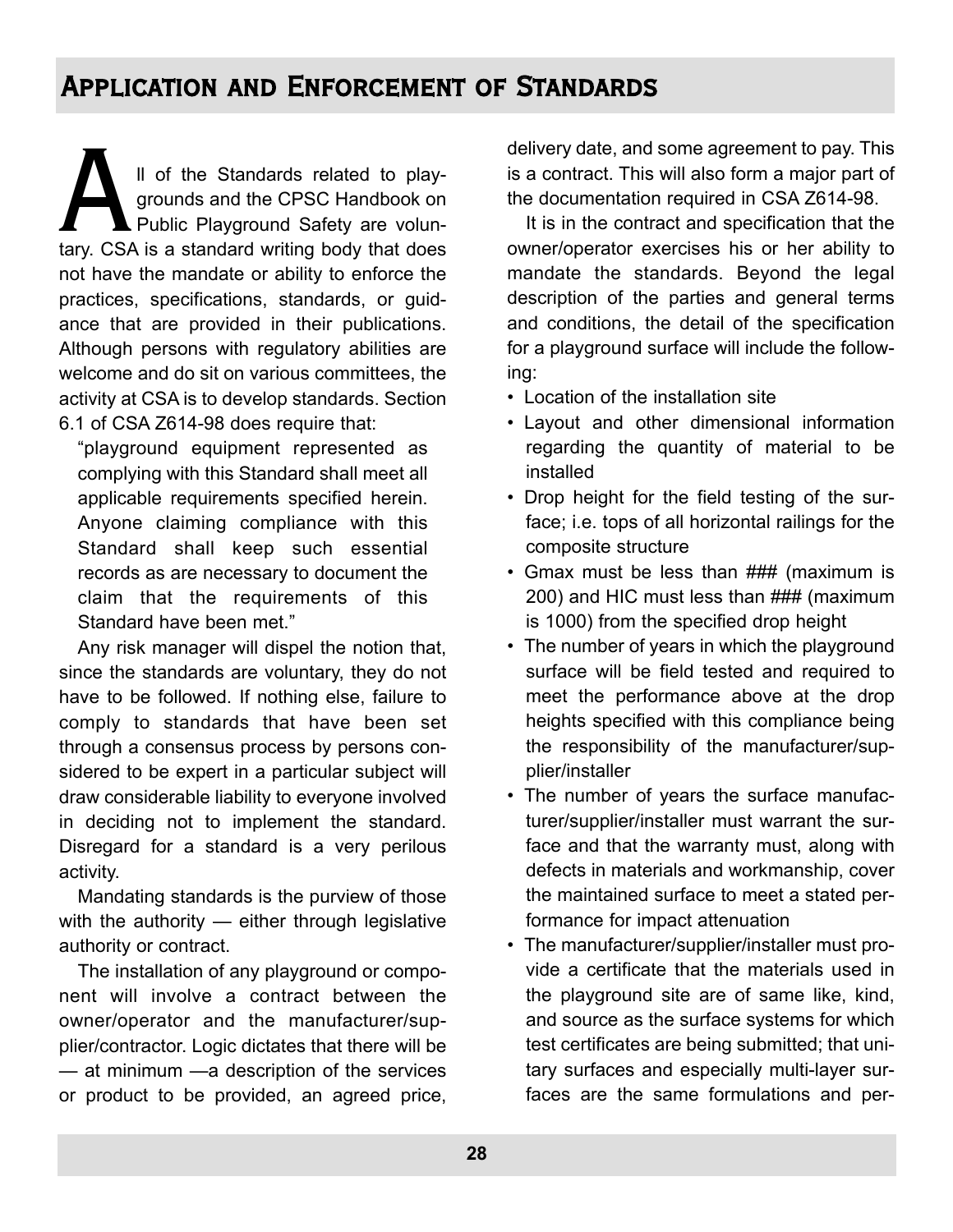centage used as those for which test certificates are submitted

- The manufacturer/supplier/installer must provide a certificate from an independent third party laboratory for tests with regard to ASTM F1292, ASTM F1951 and any other standards relating to playground surfaces as dictated by the intended use of the surface
- An agreement to abide by the results of any field testing, provided it is performed as prescribed in ASTM F1292-99
- For unitary systems, a certificate from the manufacturer of the polymer binders that they have been design for outdoor playground use and are stable specifically to UV and submersion in water from time to time.

The alternate form of mandate is legislative. This is where a federal, provincial or municipal governing authority produces a specific piece of legislation or uses existing legislation to develop a regulation that requires the use of any specific standard or guideline. For playground safety issues, this is generally under the jurisdiction of health agencies or agencies that provide licensing for a facility such as daycare centres. For other issues such as accessibility, the relevant governing body would provide the mandate — for example, a municipal policy.

Two mandates of standards worth noting are the California Playground Regulations and the Province of Ontario, Canada, Day Care Policy. Each of these demonstrates that the standards they mandate are recognized as being the minimum standard for playground safety for the jurisdiction. For California, the documents references are the CPSC Publication # 325 and ASTM F1487-98. The Province of Ontario references CSA Z614-98 Children's Playspaces and Equipment.

The California Playground Regulations are worth noting in that they take certain sections of each document and make them a requirement. As well, they have legislated a change in the language of the documents from suggestive to mandatory. This legislation makes specific reference to the design, assembly, installation, and maintenance sections of ASTM F1487 and CPSC documents. This has the effect of placing into law the obligations for the designer/manufacturer and the owner/operator. This regulation requires that all playgrounds be initially inspected by October 1, 2000 and that operators implement the changes required in the inspection. Specific details on the regulation can be found at www.dhs.ca.gov/epic/html/playgrnd.htm.

The procedure to mandate in the Province of Ontario, Canada was to develop a policy under the Day Nurseries Act. All licensed daycare facilities must be inspected by an independent third party inspector for compliance with CSA Z614-98. All playground surfaces are to be inspected using the field test method of ASTM F1292. As a result of the inspection, the owner/operator must bring the structures and surfaces into compliance with CSA Z614-98. The policy requires annual inspections.

There is a trend on the part of regulators to adopt and mandate part or all of the standards as they have been published. In some cases, local health inspectors are using their powers under existing legislation to mandate the standards through health inspections. Generally this follows the logical progression that failure to perform to the requirements of the standard could lead to a life-threatening or debilitating injury. Since the inspector has the obligation to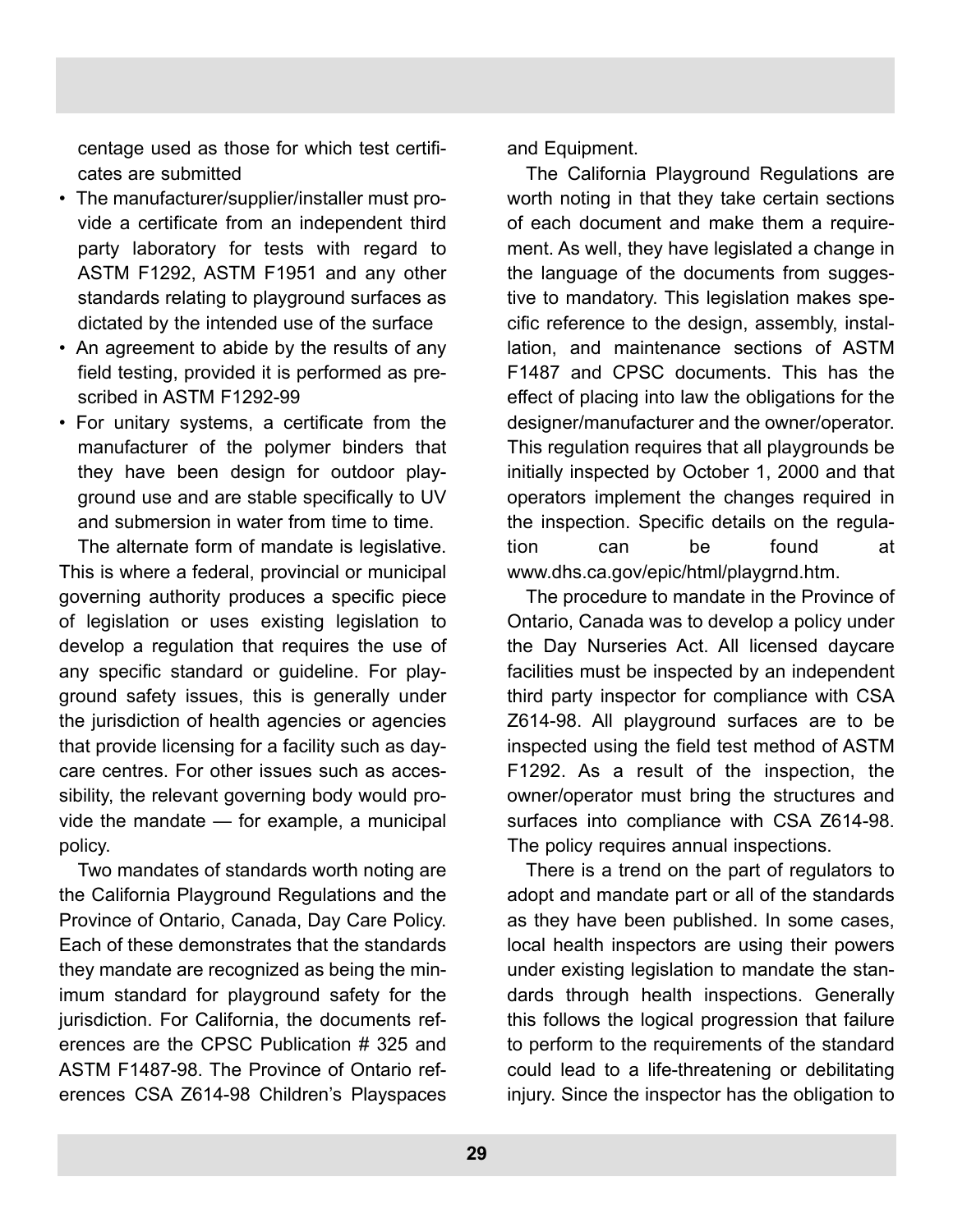## **REFERENCES**

protect the public from this type of hazard, he or she takes whatever steps they are empowered to take to correct the situation.

Even with the trend to mandate compliance to standards, it is, if nothing else, the moral obligation of the person, group or organization involved with providing the playground to review existing policies, procedures, inventories and bring them into compliance. All injuries will not be prevented through the application of the standards — as each standard recognizes — however taking positive steps can lead to reductions that would not happen otherwise.

- 1. Wilkinson & Lockhart, Safety in children's formal playgrounds, (1976)
- 12. American Society of Testing and Materials, ASTM F-1292-99
- 13. American Society of Testing and Materials, ASTM F -1487-98
- 14. American Society of Testing and Materials, ASTM F -1951-99
- 15. Handbook on Public Playground Safety, publication # 325, date code 009711, Consumer Product Safety Commission, Bethesda, MD
- 16. Consumer Product Safety Commission, Bethesda, MD., Impact Attenuation Performance of Surfaces Installed Under Playground Surfaces, Feb 79
- 17. Watson & Tipp, Safety Surfaces for Children's Playgrounds
- 18. Theodora Briggs Sweeney, "Playground Accidents: a new perspective" Trial, the National Legal News Magazine, volume 15, no. 4, April 1979.
- 19. Theodora Briggs Sweeney, Statement before the U.S. Consumer Product Safety Commission, May 11, 1977
- 10. Peter Werner, "Playground Injuries and Voluntary Product Standards for Home and Public Playgrounds", Paediatrics Vol. 69 No. 1, January 1, 1982
- 11. U.S. Consumer Product Safety Commission, A Handbook for Public Playground Safety, Volume 1, 1981